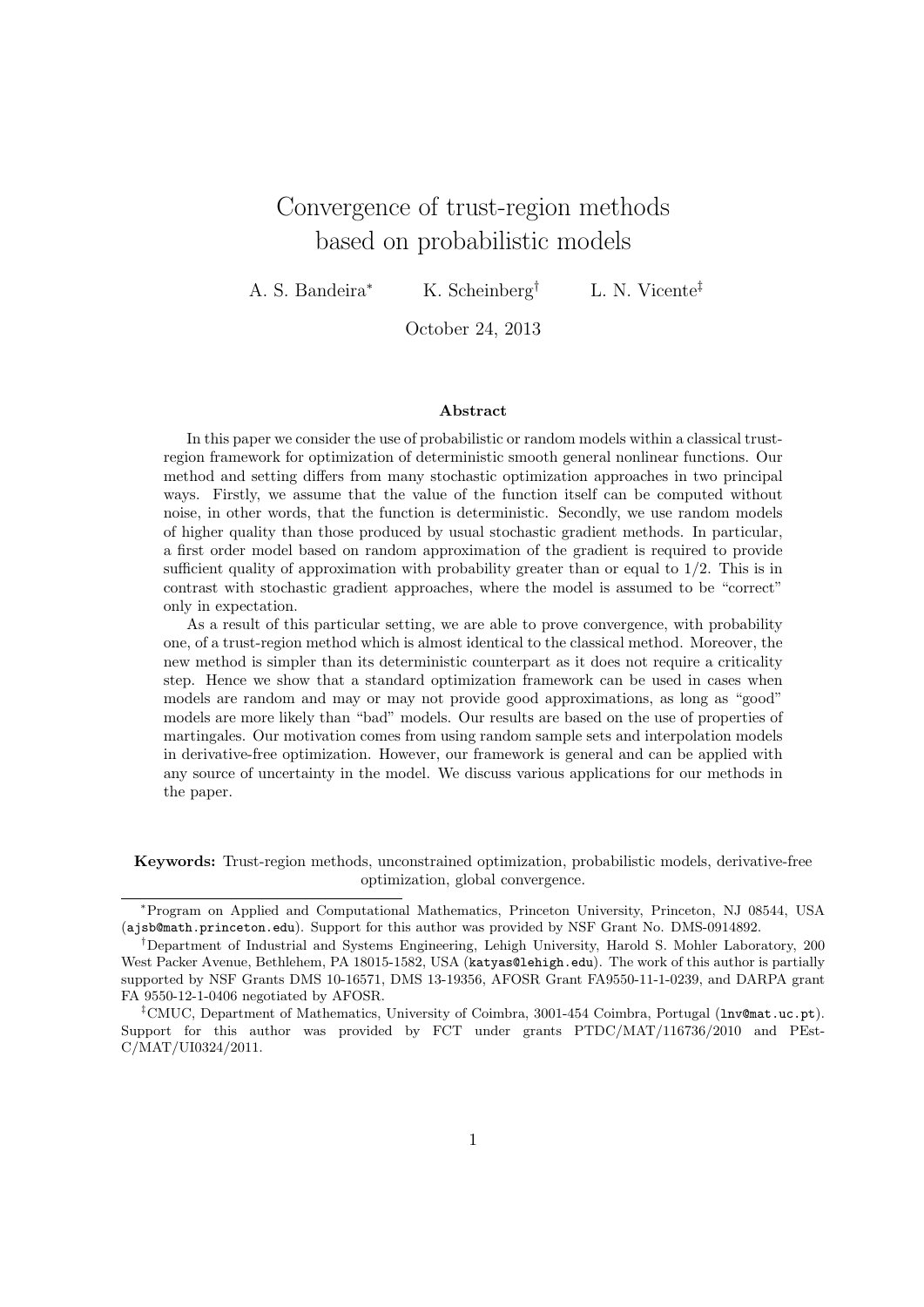# 1 Introduction

#### 1.1 Motivation

The focus of this paper is the analysis of a numerical scheme that utilizes randomized models to minimize deterministic functions. In particular, our motivation comes from algorithms for minimization of so-called *black-box* functions where values are computed, e.g., via simulations. For such problems, function evaluations are costly and derivatives are typically unavailable and cannot be approximated. Such is the setting of derivative-free optimization (DFO), of which the list of applications—including molecular geometry optimization, circuit design, groundwater community problems, medical image registration, dynamic pricing, and aircraft design (see the references in [15]) — is diverse and growing. Nevertheless, our framework is general and is not limited to the setting of derivative-free optimization.

There is a variety of evidence supporting the claim that randomized models can yield both practical and theoretical benefits for deterministic optimization. A primary example is the recent success of stochastic gradient methods for solving large-scale machine learning problems. As another example, the randomized coordinate descent method for large-scale convex deterministic optimization proposed in [24] yields better complexity results than, e.g., cyclical coordinate descent. Most contemporary randomized methods generate random directions along which all that may be required is some minor level of descent in the objective  $f$ . The resulting methods may be very simple and enjoy low per-iteration complexity, but the practical performance of these approaches can be very poor. On the other hand, it was noted in [5] that the performance of stochastic gradient methods for large-scale machine learning improves substantially if the sample size is increased during the optimization process. Within direct search, the use of random positive spanning sets has also been recently investigated [1, 34] with gains in performance and convergence theory for nonsmooth problems. This suggests that for a wide range of optimization problems, requiring a higher level of accuracy from a randomized model may lead to more efficient methods. Thus, our primary goal is to design randomized numerical methods that do not rely on producing descent directions "eventually", but provide accurate enough approximations so that in each iteration a sufficiently improving step is produced with high probability (in fact, probability greater than half is sufficient in our analysis). We incorporate these models into a trust-region framework so that the resulting algorithm is able to work well in practice.

Our motivation originates with model-based DFO methodology (e.g., see [14, 15]) where local models of f are built from function values sampled in the vicinity of a given iterate. To date, most algorithms of this type have relied on sample sets that are generated by the algorithm steps or added in a deterministic manner. A complex mechanism of sample set maintenance is necessary to ensure that the quality of the models is acceptable, while the expense of sampling the function values is not excessive. Various approaches have been developed for this mechanism, which achieve different trade-offs for the number of sample points required, the computational expense of the mechanism itself, and the quality of the models. One of the primary premises of this paper is the assumption that using random sample sets can yield new and better trade-offs. That is, randomized models can maintain a higher quality by using fewer sample points without complex maintenance of the sample set. One example of such a situation is described in [3], where linear or quadratic polynomial models are constructed from random sample sets. It is shown that one can build such models, meeting a Taylor type accuracy with high probability, using significantly less sample points than what is needed in the deterministic case, provided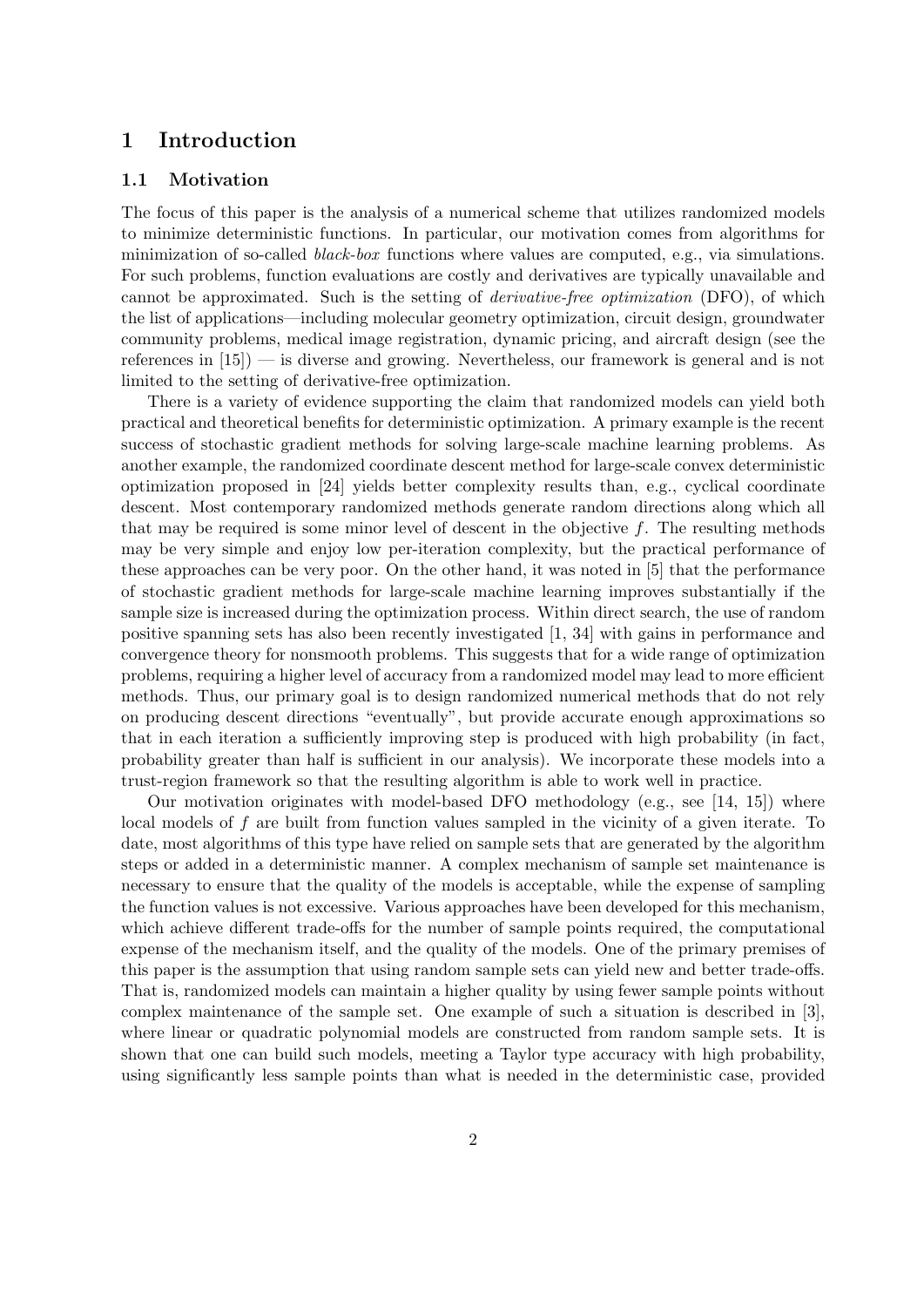the function being modeled has sparse derivatives.

The framework considered by us in the current paper is sufficiently broad to encompass any situation where the quality or accuracy of the trust-region models is random. In particular, such models can be built directly using some form of derivative information, as long as it is accurate with certain probability.

#### 1.2 Trust-region framework

The trust-region method introduced and analyzed in this paper is rather simple. At each iteration one solves a trust-region subproblem, i.e., one minimizes the model within a trust-region ball. Note that one does not know whether the model is accurate or not. If the trust-region step yields a good decrease in the objective function relatively to the decrease in the model and the trust-region radius is sufficiently small relatively to the size of the model gradient, then the step is taken and the trust-region radius is possibly increased. Otherwise the step is rejected and the trust-region radius is decreased. We show that such a method always drives the trust-region radius to zero.

Based on this property we show that, provided the (first order) accuracy of the model occurs with probability no smaller than  $1/2$ , conditioned to the prior iteration history, then the gradient of the objective function converges to zero with probability one. Our proof technique relies on building random processes from the random events defined by the models being or not being accurate, and then making use of their submartingale-like properties. We extend the theory to the case when the models of sufficient second order accuracy occur with probability no smaller than 1/2. We show that a subsequence of the iterates drive a measure of second order stationarity to zero with probability one. However, to demonstrate the lim-type convergence to a second order stationary point we need additional assumptions on the models.

#### 1.3 Notation

Several constants are used in this paper to bound various quantities. These constants are denoted by  $\kappa$  with acronyms for the subscripts that are indicative of the quantities that they are meant to bound. We list their most used definitions here, for convenience. The actual meaning of the constants will become clear when each of them is introduced in the paper.

| $\kappa_{fcd}$   | "fraction of Cauchy decrease"                                                               |
|------------------|---------------------------------------------------------------------------------------------|
| $\kappa_{fod}$   | "fraction of optimal decrease"                                                              |
| $\kappa_{Lq}$    | "the Lipschitz constant of the gradient of the function"                                    |
| $\kappa_{Lh}$    | "the Lipschitz constant of the Hessian of the function"                                     |
| $\kappa_{L\tau}$ | "the Lipschitz constant of the measure $\tau$ of second order stationarity of the function" |
| $\kappa_{ef}$    | "error in the function value"                                                               |
| $\kappa_{eq}$    | "error in the gradient"                                                                     |
| $\kappa_{eh}$    | "error in the Hessian"                                                                      |
| $\kappa_{e\tau}$ | "error in the $\tau$ measure"                                                               |
| $\kappa_{bhm}$   | "bound on the Hessian of the models"                                                        |
| $\kappa_{bh}$ f  | "bound on the Hessian of the function"                                                      |
|                  |                                                                                             |

This paper is organized as follows. In Section 2 we briefly describe existing methods for derivative-free optimization and provide an illustrative example to motivate the use of random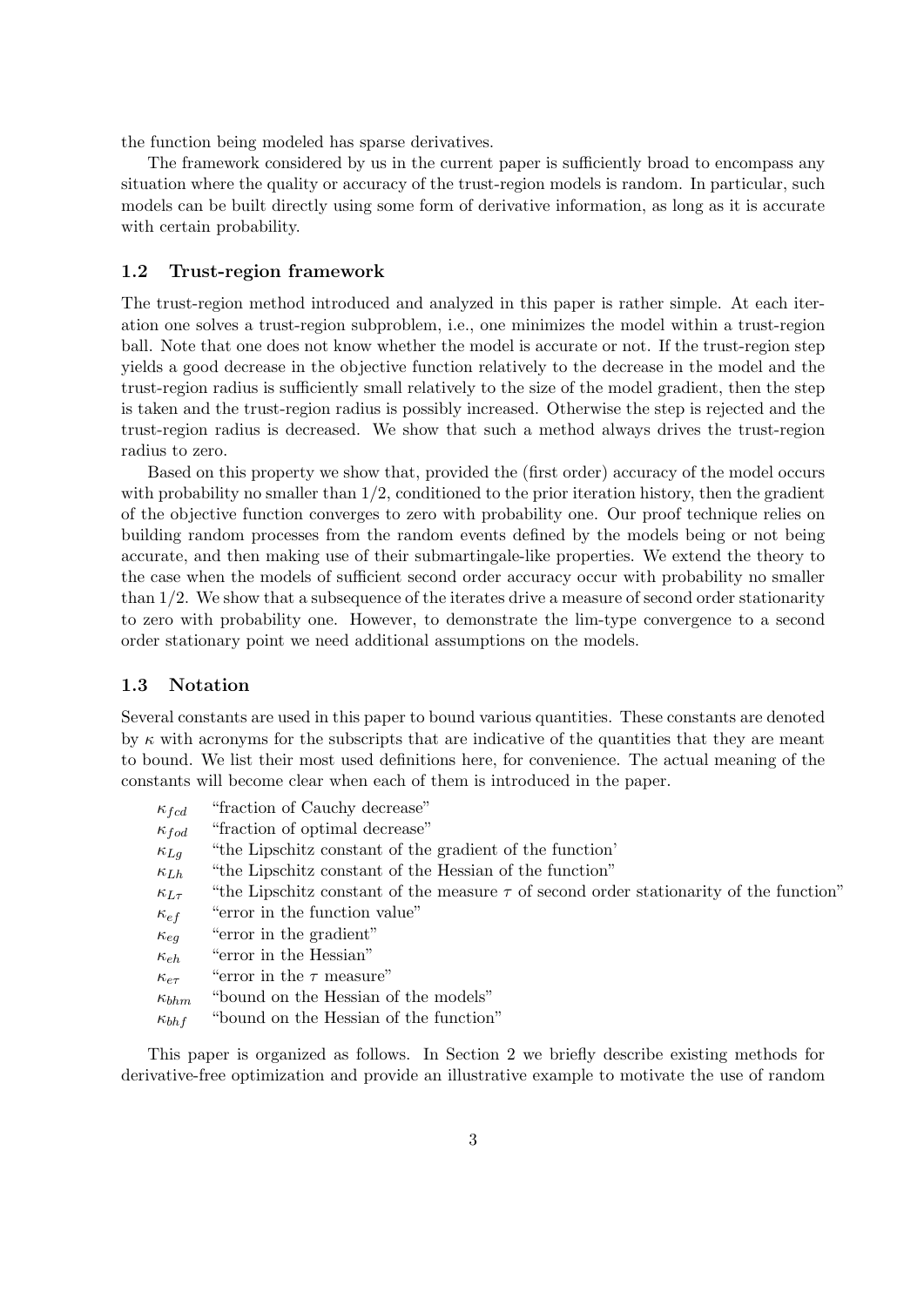models. In Section 3 we introduce the probabilistic models of the first order and the trust-region method based on such models. The convergence of the method to first order criticality points is proved in Section 4. The second order case is addressed in Section 5. Finally, in Section 6 we describe various useful random models that satisfy the conditions needed for convergence results in Sections 3 and 5.

## 2 Methods of derivative-free optimization

We consider in this paper the unconstrained optimization problem

$$
\min_{x \in \mathbb{R}^n} f(x),
$$

where the first (and second, in some cases) derivatives of the objective function  $f(x)$  are assumed to exist and be Lipschitz continuous. However, as it is considered in derivative-free optimization (DFO), explicit evaluation of these derivatives is assumed to be impossible. Derivative-free methods rely on sampling the objective function at one or more points at each iteration. Some sample to explore directions, others to build models.

Directional methods. Among the methods of directional type for minimization without derivatives are the direct-search methods which were developed using a single positive spanning set or a finite number of them (see the surveys [20] and [15, Chapter 8]). The basic versions of these methods, like coordinate or compass search, are inherently slow for problems of more than a few variables, not only because they are not able to use curvature information and rarely reuse sample points, but also because they rely on few directions. They were shown to be globally convergent for smooth problems [32] and had their worst case complexity measured by global rates [33].

Not restricting direct search to a finite number of positive spanning sets was soon discovered to enhance practical performance. Approaches allowing for an infinite number of positive spanning sets were proposed in  $[1, 20]$ , with results applicable to nonsmooth functions when the generation is dense in the unit sphere (see [1, 34]).

On the other hand, randomized stochastic methods recently became a popular alternative to direct-search methods. These methods are also directional, but instead of using directions from a positive spanning set, they select a search direction randomly. This can allow faster convergence because directions of significant descent may be occasionally observed, which might not be the case when insisting on using directions from a fixed positive spanning set (and the use of a randomly rotated positive spanning set may require polling all its directions to find such a direction of significant descent). The random search approach introduced in [21] samples points from a Gaussian distribution. Convergence of an improved scheme was shown in [25]. In [23], Nesterov recently presented several derivative-free random search schemes and provided bounds for their global convergence rates. Different improvements of these methods emerged in the latest literature, e.g., [19]. Although complexity results for both convex and nonsmooth nonconvex functions are available for randomized search, the practical usefulness of these methods is limited by the fixed step sizes determined by the complexity analysis and, as in direct search, by the lack of curvature information.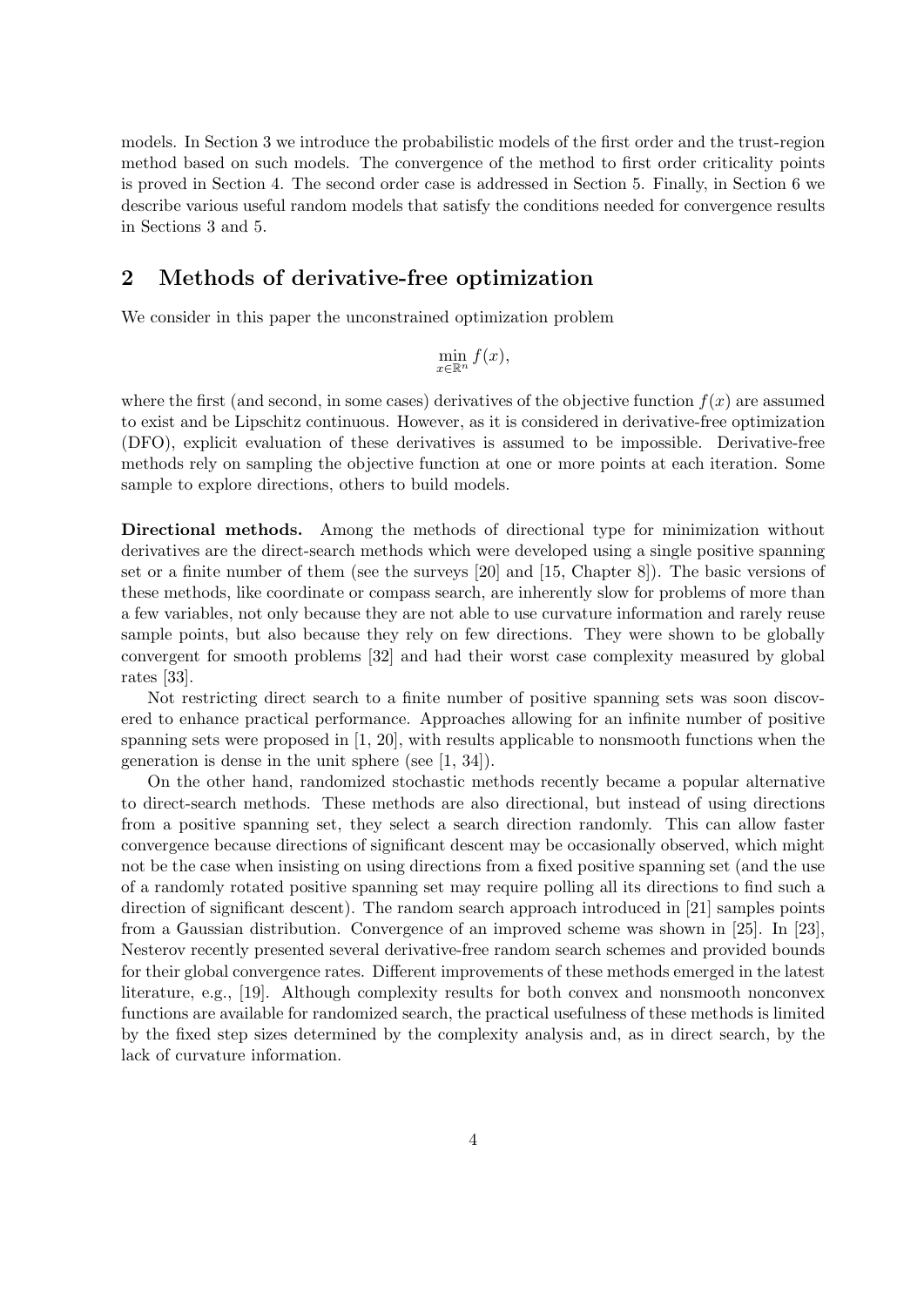Model-based trust-region methods. Model-based DFO methods developed by Powell [26, 27, 28, 29], and by Conn, Scheinberg, and Toint [9, 10], introduced a class of trust-region methods that relied on interpolation or regression based quadratic approximations of the objective function instead of the usual Taylor series quadratic approximation. The regression-based method was later successfully used in [4] based on [13]. In all cases the models are built based on sample points in reasonable proximity to the current best iterate. The computational study of Moré and Wild [22] has shown that these methods are typically significantly superior in practical performance to the other existing approaches due to the use of models that effectively capture the local curvature of the objective function. While the model quality is undoubtedly essential for the performance of these methods, guaranteeing sufficient quality on specific iterations, even if not all, is quite expensive computationally. Randomized models, on the other hand, can offer a suitable alternative by providing a good quality approximation with high probability.

An illustration of directional and model-based methods. Consider the well known Rosenbrock function for our computational illustration

$$
f(x) = 100(x_2 - x_1^2)^2 + (1 - x_1)^2.
$$

The function is known to be difficult for first order or zero order methods and well suited for second order methods. Nevertheless, some first/zero order methods perform reasonably, while others perform poorly. We compared the following four methods: 1) a simple variant of direct search, the coordinate or compass search method (CS) which uses the positive basis  $[I - I]$ , 2) a direct-search method using the positive basis  $[Q - Q]$  where Q is an orthogonal matrix obtained by randomly generating the first column (DSR), 3) a random search (RS) with step size inversely proportional to the iteration count, and 4) a basic model-based trust-region method with quadratic models (TRQ). The outcome of the algorithms is summarized as follows.

- 1. CS: number of function evaluations: 11307, final function value: 1.0e-6.
- 2. DSR: number of function evaluations: 5756, final function value: 1.0e-8.
- 3. RS: number of function evaluations: 3724, final function value: 1.0e-8.
- 4. TRQ: number of function evaluations: 62, final function value: 1.0e-14.

It is evident from these results that the random directional approaches, and in particular random search, are more successful at finding good directions for descent, while the coordinate search is slow due to the fixed choice of the search directions. It is also clear, from the performance of the second order trust-region method on this problem, that using accurate models can substantially improve efficiency. It is natural, thus, to consider the effects of randomization in model-based methods. In particular we consider methods that use models built from randomly sampled points in hopes of obtaining better models.

### 3 First order trust-region method based on probabilistic models

Let us consider the classical trust-region method setting and notation (see [15] for a similar description). At iteration k, f is approximated by a model  $m_k$  within the ball  $B(x_k, \delta_k)$  centered at  $x_k$  and of radius  $\delta_k$ . Then the model is minimized (or approximately minimized) in the ball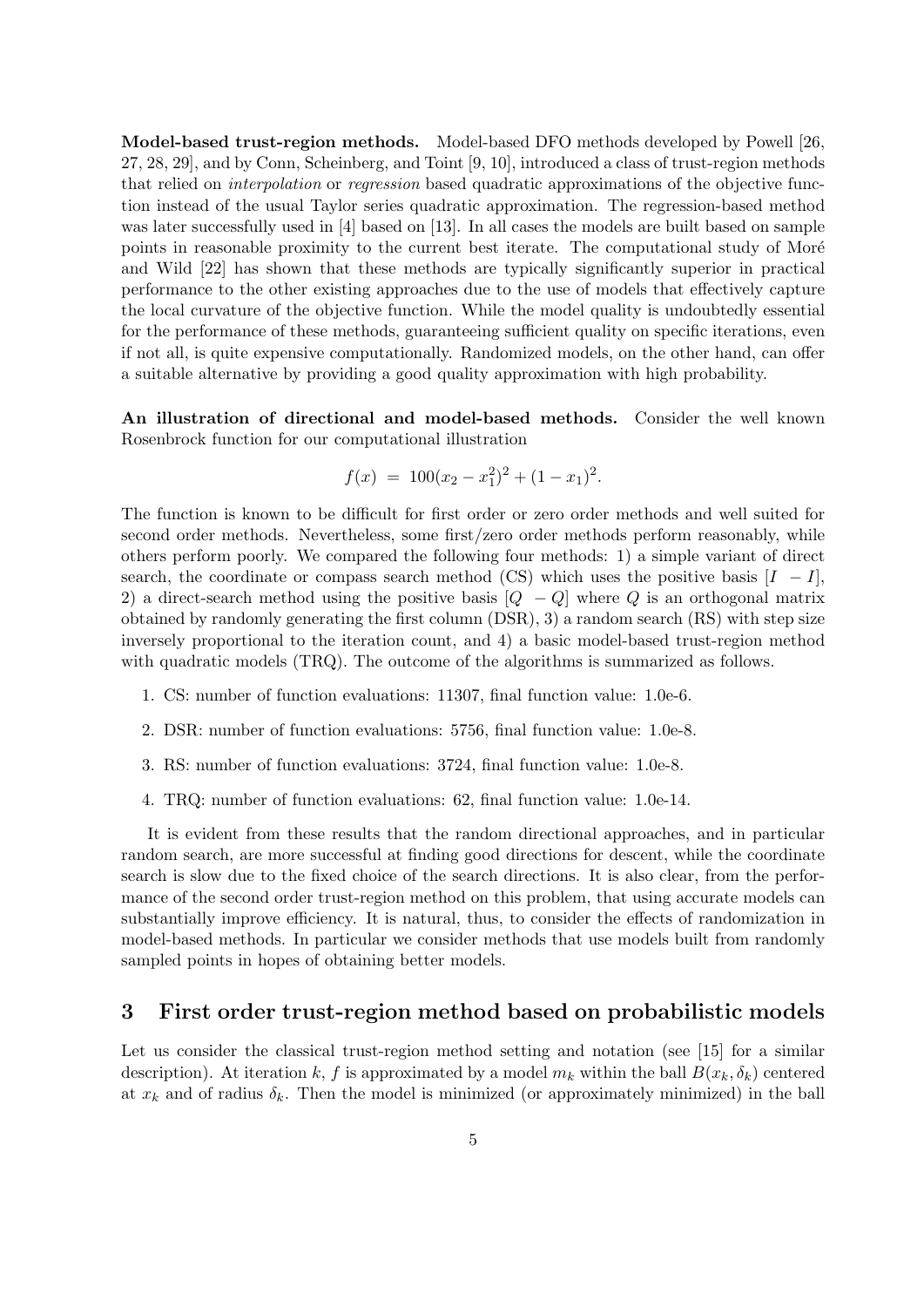to possibly obtain  $x_{k+1}$ . In this section we will introduce and analyze a trust-region algorithm based on probabilistic models, i.e., models  $m_k$  which are built in a random fashion. First we discuss these models and state what will be assumed from them.

#### 3.1 The probabilistically fully linear models

For simplicity of the presentation, we consider only quadratic models, written in the form

$$
m_k(x_k + s) = m_k(x_k) + s^{\top} g_k + \frac{1}{2} s^{\top} H_k s,
$$

where  $g_k = \nabla m_k(x_k)$  and  $H_k = \nabla^2 m_k(x_k)$ . Our analysis is not, however, dependent on the models being quadratic.

Let us start by introducing a measure of (linear or first order) accuracy of the model  $m_k$ .

**Definition 3.1** We say that a function  $m_k$  is a  $(\kappa_{ea}, \kappa_{ef})$ -fully linear model of f on  $B(x_k, \delta_k)$ if, for every  $s \in B(0, \delta_k)$ ,

$$
\begin{aligned} \|\nabla f(x_k + s) - \nabla m_k(x_k + s)\| &\leq \kappa_{eg} \delta_k, \\ \|f(x_k + s) - m(x_k + s)\| &\leq \kappa_{ef} \delta_k^2. \end{aligned}
$$

The concept of fully linear models is introduced in [14] and [15], but here we use the notation proposed in [4]. In [15, Chapter 6] there is a detailed discussion on how to construct and maintain deterministic fully linear models.

For the case of random models, the key assumption in our convergence analysis is that these models exhibit good accuracy (as in Definition 3.1) with sufficiently high probability. We will consider random models  $M_k$ , and then use the notation  $m_k = M_k(\omega_k)$  for their realizations. The randomness of the models will imply the randomness of the points  $x_k$  and the trust-region radii  $\delta_k$ . Thus, in the sequel, these random quantities will be denoted by  $X_k$  and  $\Delta_k$ , respectively, while  $x_k = X_k(\omega_k)$  and  $\delta_k = \Delta_k(\omega_k)$  denote their realizations.

**Definition 3.2** We say that a sequence of random models  $\{M_k\}$  is (p)-probabilistically ( $\kappa_{eq}, \kappa_{ef}$ )fully linear for a corresponding sequence  $\{B(X_k, \Delta_k)\}\$ if the events

 $S_k = \{M_k \text{ is a } (\kappa_{eq}, \kappa_{ef})\text{-fully linear model of } f \text{ on } B(X_k, \Delta_k) \}$ 

satisfy the following submartingale-like condition

$$
P(S_k|F_{k-1}^M) \ge p,
$$

where  $F_{k-1}^M = \sigma(M_0, \ldots, M_{k-1})$  is the  $\sigma$ -algebra generated by  $M_0, \ldots, M_{k-1}$ . Furthermore, if  $p \geq \frac{1}{2}$  $\frac{1}{2}$ , then we say that the random models are probabilistically  $(\kappa_{eg}, \kappa_{ef})$ -fully linear.

Note that  $M_k$  is a random model that encompasses all the randomness of iteration k of our algorithm. The iterates  $X_k$  and the trust region radii  $\Delta_k$  are random variables defined over the  $\sigma$ -algebra generated by  $M_0, \ldots, M_{k-1}$ . Each  $M_k$  depends on  $X_k$  and  $\Delta_k$  and hence on  $M_0, \ldots, M_{k-1}$ . Definition 3.2 serves to enforce the following property: even though the accuracy of  $M_k$  may be dependent on the history,  $(M_1, \ldots, M_{k-1})$ , via its dependence on  $X_k$  and  $\Delta_k$ , it is sufficiently good with probability at least  $p$ , regardless of that history. We believe this condition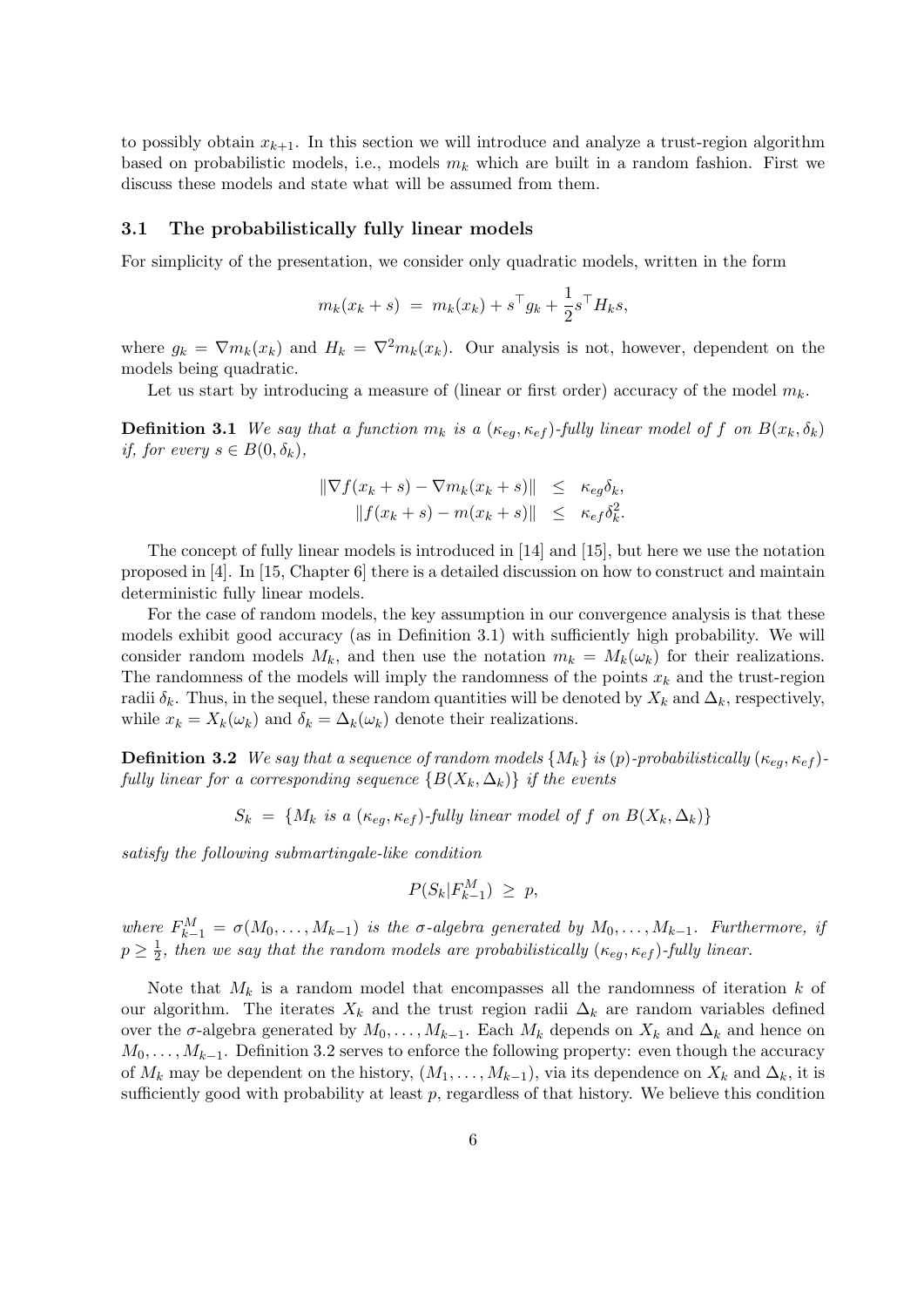is more reasonable than assuming complete independence of  $M_k$  from the past, which is difficult to ensure given that the current iterate, around which the model is built, and the trust-region radius depend on the algorithm history.

Now we discuss the corresponding assumptions on the models realizations that we use in the algorithm. The first assumption guarantees that we are able to adequately minimize (or reduce) the model at each iteration of our algorithm.

**Assumption 3.1** For every k, and for all realizations  $m_k$  of  $M_k$  (and of  $X_k$  and  $\Delta_k$ ), we are able to compute a step  $s_k$  such that

$$
m_k(x_k) - m_k(x_k + s_k) \ \geq \ \frac{\kappa_{fcd}}{2} \|g_k\| \min\left\{ \frac{\|g_k\|}{\|H_k\|}, \delta_k \right\},\tag{1}
$$

for some constant  $\kappa_{fcd} \in (0,1]$ . We say in this case that  $s_k$  has achieved a fraction of Cauchy decrease.

The Cauchy step itself, which is the minimizer of the quadratic model within the trust region along the negative model gradient  $-g_k$ , trivially satisfies this property with  $\kappa_{fcd} = 1$ .

We also assume a uniform bound on the model Hessians:

**Assumption 3.2** There exists a positive constant  $\kappa_{bhm}$ , such that for every k, the Hessians  $H_k$ of all realizations  $m_k$  of  $M_k$  satisfy

$$
||H_k|| \le \kappa_{bhm}.\tag{2}
$$

The above assumption is introduced for convenience. While it is possible to show our results without this assumption, it is not restrictive in the case of fully linear models. In particular, one can construct fully linear models with arbitrarily small  $||H_k||$  using interpolation techniques. In the case of models that, fortuitously, have large Hessian norms, because they are not fully linear, we can simply set the Hessian to some other matrix of a smaller norm (or zero).

#### 3.2 Algorithm and basic properties

Let us consider the following simple trust-region algorithm.

Algorithm 3.1 Fix the positive parameters  $\eta_1$ ,  $\eta_2$ ,  $\gamma$ ,  $\delta_{\text{max}}$  with  $\gamma > 1 > \eta_1$ . Select initial  $k = 0$ ,  $\delta_0 \leq \delta_{max}$ , and  $x_0$ . At iteration k approximate the function f in  $B(x_k, \delta_k)$  by  $m_k$  and then approximately minimize  $m_k$  in  $B(x_k, \delta_k)$ , computing  $s_k$  so that it satisfies a fraction of Cauchy decrease (1). Let

$$
\rho_k = \frac{f(x_k) - f(x_k + s_k)}{m(x_k) - m(x_k + s_k)}.
$$
\n(3)

If  $\rho_k \geq \eta_1$ , then set  $x_{k+1} = x_k + s_k$  and

$$
\delta_{k+1} = \begin{cases} \gamma^{-1}\delta_k & \text{if } \|g_k\| < \eta_2 \delta_k, \\ \min\{\gamma \delta_k, \delta_{\max}\} & \text{if } \|g_k\| \ge \eta_2 \delta_k. \end{cases}
$$

Otherwise, set  $x_{k+1} = x_k$  and  $\delta_{k+1} = \gamma^{-1} \delta_k$ . Increase k by one and repeat the iteration.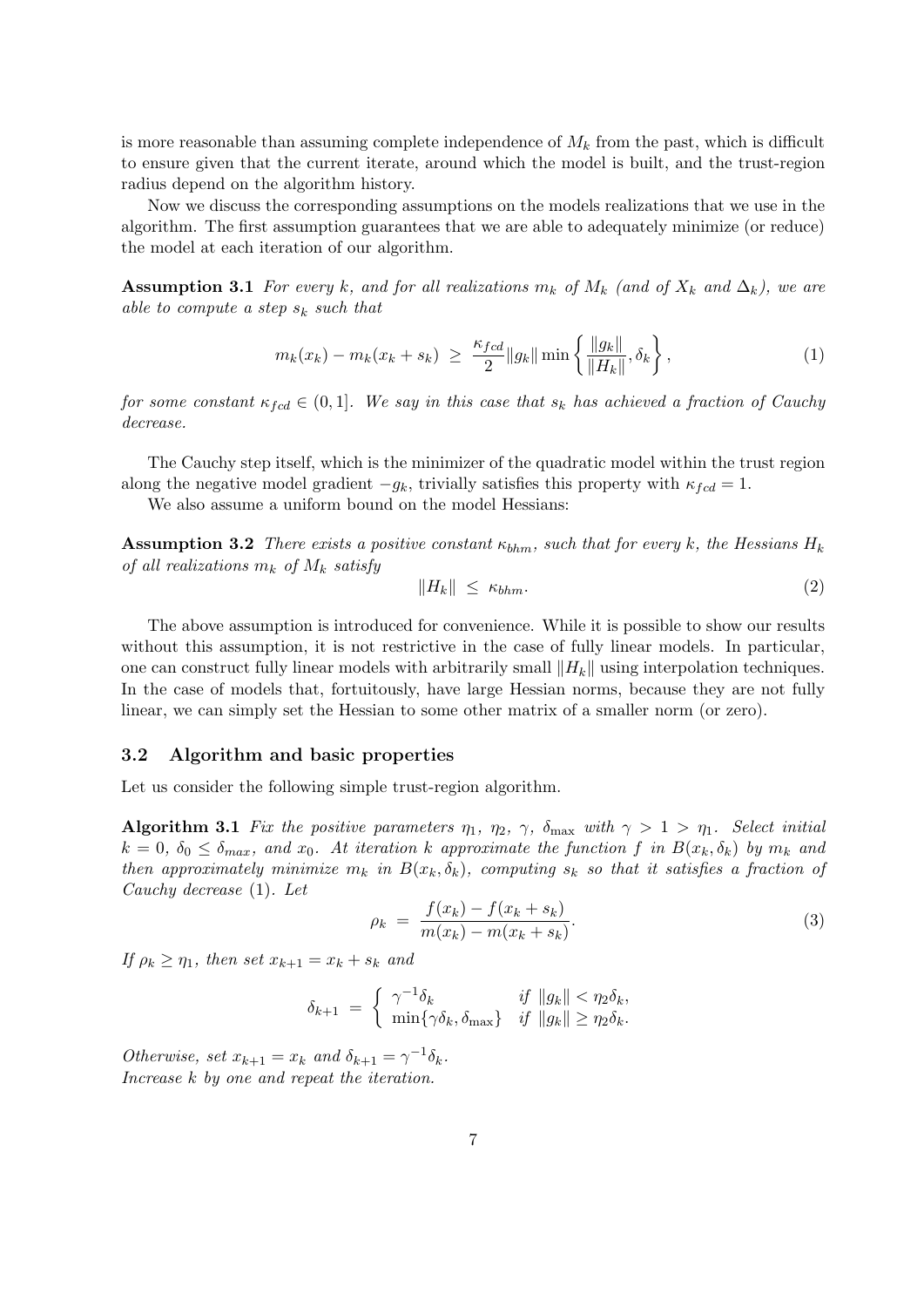This is a basic trust-region algorithm, with one specific modification: the trust-region radius is always increased if sufficient function reduction is achieved, that is the step is successful, and the trust-region radius is small compared to the norm of the model gradient. The logic behind this update follows from the line-search type intuition, where the step size is typically proportional to the norm of the model gradient, hence the trust region should be of comparable size also. Later we will show how the algorithm can be modified to allow for the trust-region radius to remain unchanged in some iterations.

Each realization of the algorithm defines a sequence of realizations for the corresponding random variables, in particular:  $m_k = M_k(\omega_k)$ ,  $x_k = X_k(\omega_k)$ ,  $\delta_k = \Delta_k(\omega_k)$ .

For the purpose of proving convergence of the algorithm to first order critical points, we assume that the function  $f$  and its gradient are Lipschitz continuous in regions considered by the algorithm realizations. To define this region we follow the process in [14]. Suppose that  $x_0$ (the initial iterate) is given. Then all the subsequent iterates belong to the level set

$$
L(x_0) = \{x \in \mathbb{R}^n : f(x) \le f(x_0)\}.
$$

However, the failed iterates may lie outside this set. In the setting considered in this paper, all potential iterates are restricted to the region

$$
L_{enl}(x_0) = L(x_0) \cup \bigcup_{x \in L(x_0)} B(x, \delta_{\max}) = \bigcup_{x \in L(x_0)} B(x, \delta_{\max}),
$$

where  $\delta_{\text{max}}$  is the upper bound on the size of the trust regions, as imposed by the algorithm.

**Assumption 3.3** Suppose  $x_0$  and  $\delta_{\text{max}}$  are given. Assume that f is continuously differentiable in an open set containing the set  $L_{enl}(x_0)$  and that  $\nabla f$  is Lipschitz continuous on  $L_{enl}(x_0)$  with constant  $\kappa_{Lq}$ . Assume also that f is bounded from below on  $L(x_0)$ .

The following lemma states that the trust-region radius converges to zero regardless of the realization of the model sequence  $\{M_k\}$  made by the algorithm, as long as the fraction of Cauchy decrease is achieved by the step at every iteration.

Lemma 3.1 For every realization of Algorithm 3.1,

$$
\lim_{k \to \infty} \delta_k = 0.
$$

*Proof.* Suppose that  $\{\delta_k\}$  does not converge to zero. Then, there exists  $\epsilon > 0$  such that  $\#\{k : \delta_k > \epsilon\} = \infty$ . Because of the way  $\delta_k$  is updated we must have

$$
\#\left\{k:\delta_k > \frac{\epsilon}{\gamma}, \,\delta_{k+1} \ge \delta_k\right\} \;=\; \infty,
$$

in other words, there must be an infinite number of iterations on which  $\delta_{k+1}$  is not decreased, and, for these iterations we have  $\rho \geq \eta_1$  and  $||g_k|| \geq \eta_2 \frac{\epsilon}{2}$  $\frac{\epsilon}{\gamma}$ . Therefore, because (1) and (2) hold,

$$
f(x_k) - f(x_k + s_k) \geq \eta_1 \left( m(x_k) - m(x_k + s_k) \right)
$$
  
\n
$$
\geq \eta_1 \frac{\kappa_{fcd}}{2} \|g_k\| \min \left\{ \frac{\|g_k\|}{\kappa_{bhm}}, \delta_k \right\}
$$
  
\n
$$
\geq \eta_1 \frac{\kappa_{fcd}}{2} \min \left\{ \frac{\eta_2}{\kappa_{bhm}}, 1 \right\} \eta_2 \frac{\epsilon^2}{\gamma^2}.
$$
 (4)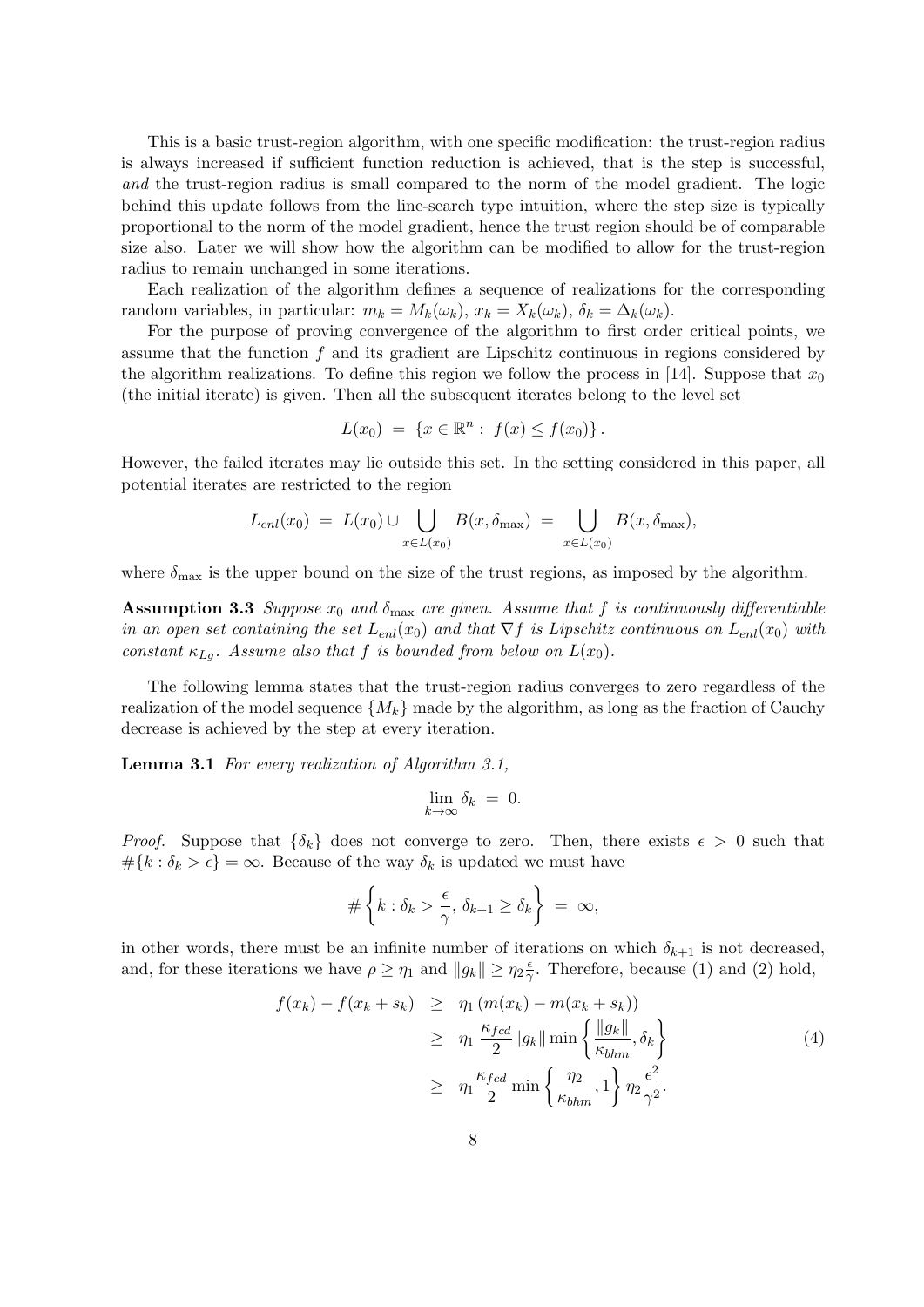This means that at each iteration where  $\delta_k$  is increased, f is reduced by a constant. Since f is bounded from below, the number of such iterations cannot be infinite, and hence we arrived at a contradiction.

Another result that we use in our analysis is the following fact typical of trust-region methods, stating that, in the presence of sufficient model accuracy, a successful step will be achieved, provided the trust-region radius is sufficiently small relatively to the size of the model gradient.

**Lemma 3.2** If  $m_k$  is  $(\kappa_{eq}, \kappa_{ef})$ -fully linear on  $B(x_k, \delta_k)$  and

$$
\delta_k \leq \min \left\{ \frac{\|g_k\|}{\kappa_{bhm}}, \frac{\kappa_{fcd}(1-\eta_1)\|g_k\|}{4\kappa_{ef}} \right\},\,
$$

then at the k-th iteration  $\rho_k \geq \eta_1$ .

The proof can be found in [15, Lemma 10.6].

# 4 Convergence of the first order trust-region method based on probabilistic models

We now assume that the models used in the algorithm are probabilistically fully linear, and show our first order convergence results. First we will state an auxiliary result from the martingale literature that will be useful in our analysis.

**Theorem 4.1** Let  $G_k$  be a submartingale, i.e., a sequence of random variables which, for every k, are integrable  $(\mathbb{E}(|G_k|) < \infty)$  and

$$
\mathbb{E}[G_k|F_{k-1}^G] \ge G_{k-1},
$$

where  $F_{k-1}^G = \sigma(G_0, \ldots, G_{k-1})$  is the  $\sigma$ -algebra generated by  $G_0, \ldots, G_{k-1}$  and  $\mathbb{E}[G_k|F_{k-1}^G]$  denotes the conditional expectation of  $G_k$  given the past history of events  $F_{k-1}^G$ .

Assume further that  $|G_k - G_{k-1}| \leq M < \infty$ , for every k. Consider the random events  $C = \{\lim_{k \to \infty} G_k \text{ exists and is finite}\}\$  and  $D = \{\limsup_{k \to \infty} G_k = \infty\}\$ . Then  $P(C \cup D) = 1$ .

*Proof.* The theorem is a simple extension of [16, Theorem 5.3.1], see [16, Exercise 5.3.1].  $\Box$ Roughly speaking, this results shows that a random walk with bounded increments and an upward drift either converges to a finite limit or is unbounded from above. We will apply this result to  $\log \Delta_k$  which, as we show, is a random walk with an upward drift that cannot converge to a finite limit.

#### 4.1 The liminf-type convergence

As is typical in trust-region methods, we show first that a subsequence of the iterates drive the gradient of the objective function to zero.

**Theorem 4.2** Suppose that the model sequence  $\{M_k\}$  is probabilistically  $(\kappa_{eg}, \kappa_{ef})$ -fully linear for some positive constants  $\kappa_{eq}$  and  $\kappa_{ef}$ . Let  $\{X_k\}$  be a sequence of random iterates generated by Algorithm 3.1. Then, almost surely,

$$
\liminf_{k \to \infty} \|\nabla f(X_k)\| = 0.
$$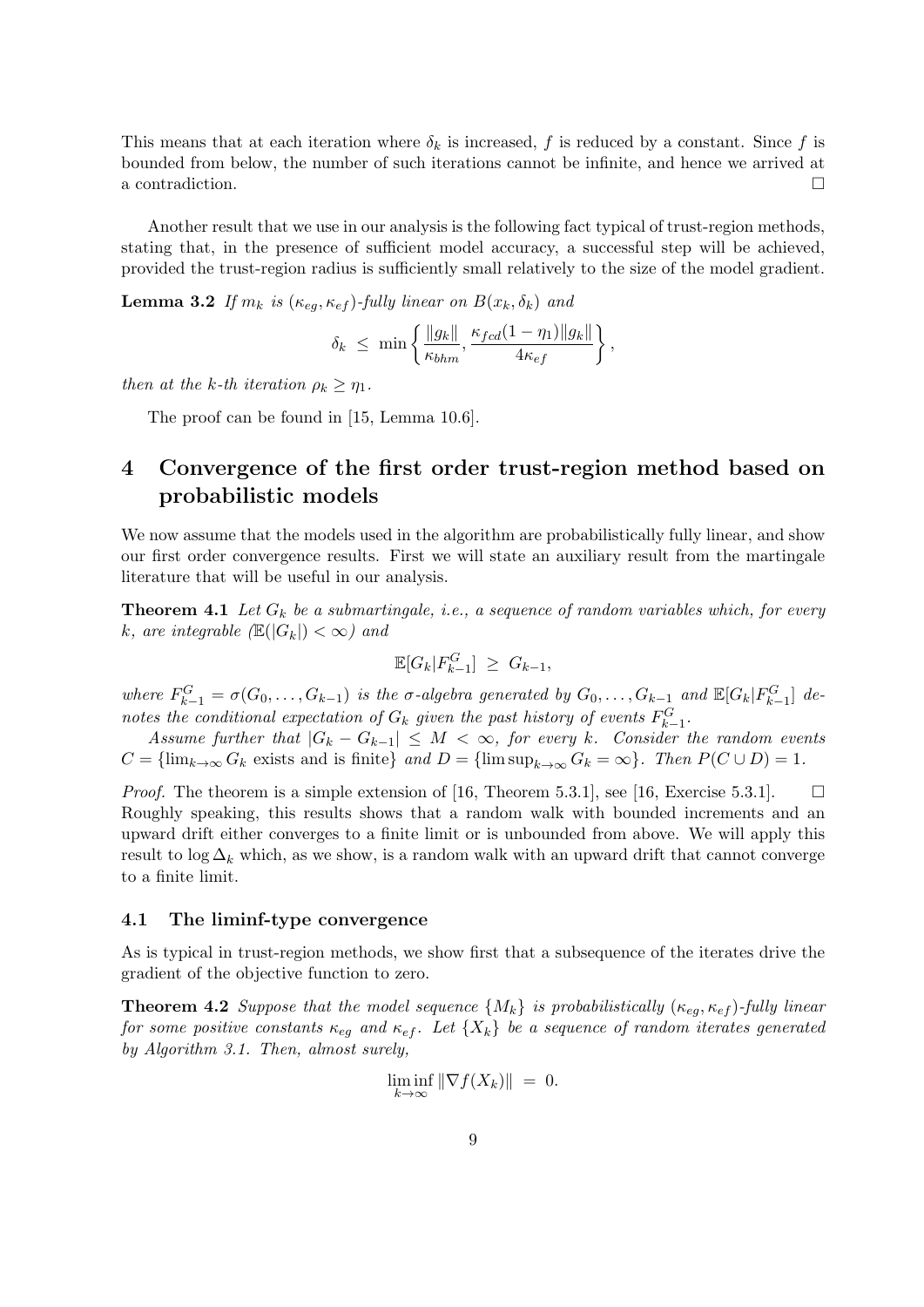*Proof.* Recall the definition of events the  $S_k$  in Definition 3.2. Let us start by constructing the following random walk

$$
W_k = \sum_{i=0}^k (2(1_{S_i}) - 1),
$$

where  $1_{S_i}$  is the indicator random variable  $(1_{S_i} = 1$  if  $S_i$  occurs,  $1_{S_i} = 0$  otherwise). From the martingale-like property enforced in Definition 3.2, it easily follows that  $W_k$  is a submartingale. In fact, one has

$$
\mathbb{E}[W_k|F_{k-1}^S] = \mathbb{E}[W_{k-1}|F_{k-1}^S] + \mathbb{E}[2.1_{S_k} - 1|F_{k-1}^S]
$$
  
=  $W_{k-1} + 2\mathbb{E}[1_{S_k}|F_{k-1}^S] - 1$   
=  $W_{k-1} + 2P(S_k|F_{k-1}^S) - 1$   
 $\geq W_{k-1},$ 

where  $F_{k-1}^S = \sigma(1_{S_0}, \ldots, 1_{S_{k-1}})$  is the  $\sigma$ -algebra generated by  $1_{S_0}, \ldots, 1_{S_{k-1}}$ , in turn contained in  $F_{k-1}^M = \sigma(M_0, \ldots, M_{k-1})$ . Since the submartingale  $W_k$  has  $\pm 1$  (and hence, bounded) increments it cannot have a finite limit. Thus, by Theorem 4.1 we have that the event  $D =$  ${\limsup}_{k\to\infty} W_k = \infty$  holds almost surely.

Since our objective is to show that  $\liminf_{k\to\infty} \|\nabla f(X_k)\| = 0$  almost surely, we can show it by conditioning on an almost sure event. All that follows is conditioned on the event  $D =$  $\{\limsup_{k\to\infty}W_k=\infty\}.$ 

Suppose there exist  $\epsilon > 0$  and  $k_1$  such that, with positive probability,

$$
\|\nabla f(X_k)\| \geq \epsilon,
$$

for all  $k \geq k_1$ .

Let  $\{x_k\}$  and  $\{\delta_k\}$  be any realization of  $\{X_k\}$  and  $\{\Delta_k\}$ , respectively, built by Algorithm 3.1. By Lemma 3.1, there exists  $k_2$  such that we have  $\forall k \geq k_2$ 

$$
\delta_k < \mathbf{b} := \min\left\{ \frac{\epsilon}{2\kappa_{eg}}, \frac{\epsilon}{2\kappa_{bhm}}, \frac{\epsilon}{2\eta_2}, \frac{\kappa_{fcd}(1-\eta_1)\epsilon}{8\kappa_{ef}}, \frac{\delta_{\max}}{\gamma} \right\}.
$$
\n<sup>(5)</sup>

Consider some iterate  $k \geq k_0 := \max\{k_1, k_2\}$  such that  $1_{S_k} = 1$  (model  $m_k$  is fully linear). Then, from the definition of fully linear models

$$
\|\nabla f(x_k) - g_k\| \ \leq \ \kappa_{eg} \delta_k \ < \ \frac{\epsilon}{2},
$$

hence,

$$
||g_k|| \ge \frac{\epsilon}{2}.
$$

Using Lemma 3.2 we obtain  $\rho_k \geq \eta_1$ . Also

$$
||g_k|| \geq \frac{\epsilon}{2} \geq \eta_2 \delta_k.
$$

Hence, by the construction of the algorithm, and the fact that  $\delta_k \leq \frac{\delta_{\max}}{\gamma}$ , we have  $\delta_{k+1} = \gamma \delta_k$ .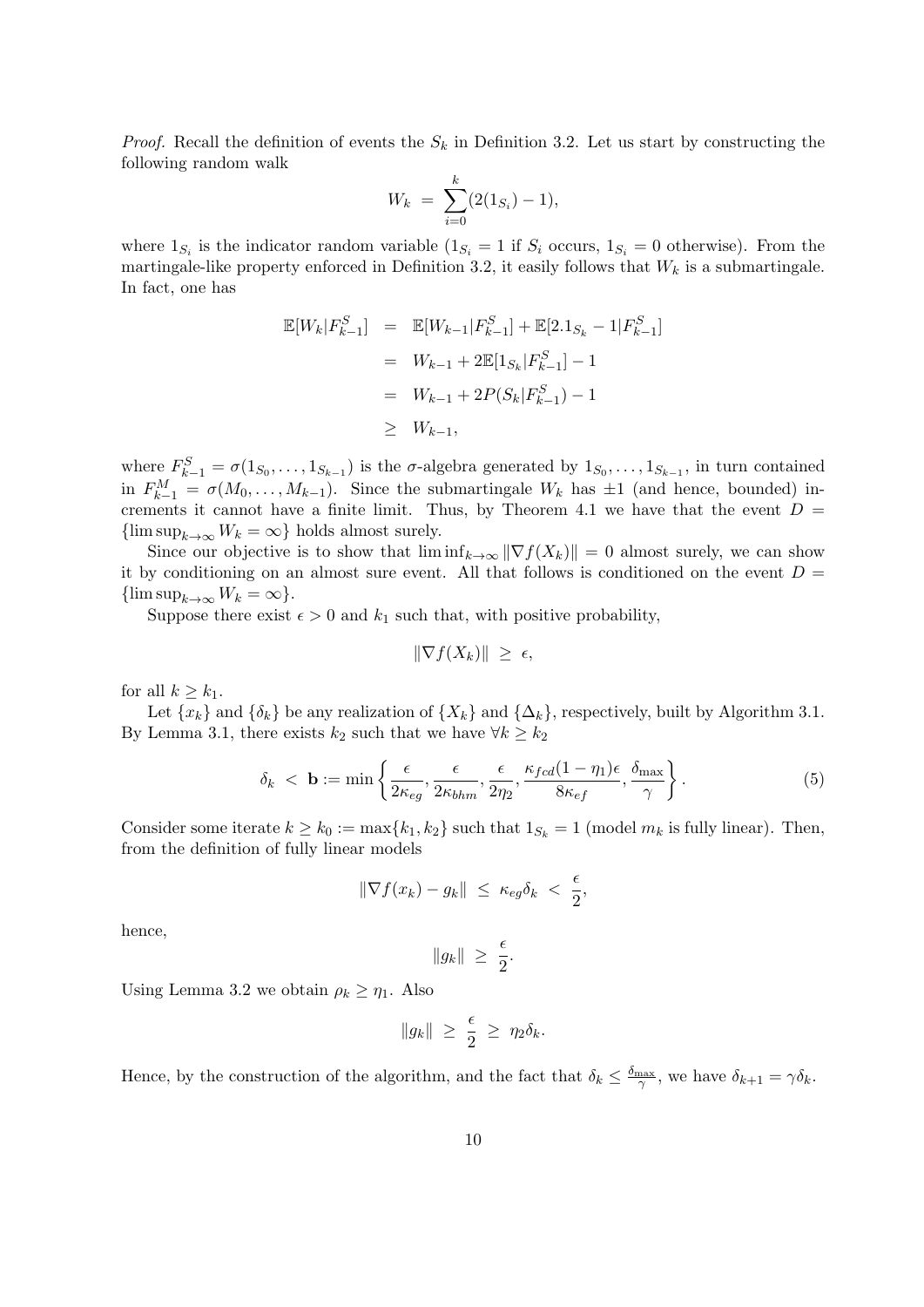Let us consider now the random variable  $R_k$  with realization  $r_k = \log_{\gamma}(\mathbf{b}^{-1}\delta_k)$ . For every realization  $\{r_k\}$  of  $\{R_k\}$  we have seen that there exists  $k_0$  such that  $r_k < 0$  for  $k \geq k_0$ . Moreover, if  $1_{S_k} = 1$  then  $r_{k+1} = r_k+1$ , and if  $1_{S_k} = 0$ ,  $r_{k+1} \ge r_k-1$  (implying that  $R_k$  is a submartingale). Hence,  $r_k - r_{k_0} \ge w_k - w_{k_0}$  ( $w_k$  denoting a realization of  $W_k$  that correspond to the particular realization  $r_k$ ). Since we are conditioning on the event D, we have that  $R_k$  has to be positive infinitely often with probability one, contradicting the fact that for all realizations  $\{r_k\}$  of  $\{R_k\}$ there exists  $k_0$  such that  $r_k < 0$  for  $k \geq k_0$ . Thus, conditioning on D we always have that  $\liminf_{k\to\infty} \|\nabla f(X_k)\| = 0$  with probability one. Therefore

$$
\liminf_{k \to \infty} \|\nabla f(X_k)\| = 0
$$

almost surely.  $\Box$ 

#### 4.2 The lim-type convergence

In this subsection we show that  $\lim_{k\to\infty} \|\nabla f(X_k)\| = 0$  almost surely. Before stating and proving the main theorem we state and prove two auxiliary lemmas.

**Lemma 4.1** Let  $\{Z_k\}_{k\in\mathbb{N}}$  be a sequence of non-negative uniformly bounded random variables and  ${B_k}$  be a sequence of Bernoulli random variables (taking values 1 and -1) such that

$$
P(B_k = 1 | \sigma(B_1, \ldots, B_{k-1}), \sigma(Z_1, \ldots, Z_k)) \geq 1/2.
$$

Let P be the set of natural numbers k such that  $B_k = 1$  and  $\mathcal{N} = \mathbb{N} \setminus \mathcal{P}$  (note that P and N are random sequences). Then

$$
\operatorname{Prob}\left(\left\{\sum_{i\in\mathcal{P}}Z_i<\infty\right\}\cap\left\{\sum_{i\in\mathcal{N}}Z_i=\infty\right\}\right)\ =\ 0.
$$

*Proof.* Let us construct the following process  $G_k = G_{k-1} + B_k Z_k$ . It is easy to check that  $G_k$ is a submartingale with bounded increments  ${B_k Z_k}$ . Hence we can apply Theorem 4.1 and observe that the event  ${\{\limsup_{k\to\infty} G_k = -\infty\}}$  has probability zero. On the other hand, note that  $G_k = \sum_{i \in \mathcal{P}, i \leq k} Z_i - \sum_{i \in \mathcal{N}, i \leq k} Z_i$  and hence  $\left\{ \sum_{i \in \mathcal{P}} Z_i < \infty \right\} \cap \left\{ \sum_{i \in \mathcal{N}} Z_i = \infty \right\}$  implies that  ${\limsup}_{k\to\infty} G_k = -\infty$ . Since event  ${\limsup}_{k\to\infty} G_k = -\infty$  happens with zero probability, then so does the event that implies it, in other words,  $\{\sum_{i\in\mathcal{P}} Z_i < \infty\} \cap \{\sum_{i\in\mathcal{N}} Z_i = \infty\}$  hap $p$ ens with zero probability.

**Lemma 4.2** Let  $\{X_k\}$  and  $\{\Delta_k\}$  be sequences of random iterates and random trust-region radii generated by Algorithm 3.1. Fix  $\epsilon > 0$  and define the sequence  $\{K_i\}$  consisting of the natural numbers k for which  $\|\nabla f(X_k)\| > \epsilon$  (note that  $K_i$  is a sequence of random variables). Then,

$$
\sum_{k \in \{K_i\}} \Delta_k \, < \, \infty
$$

almost surely.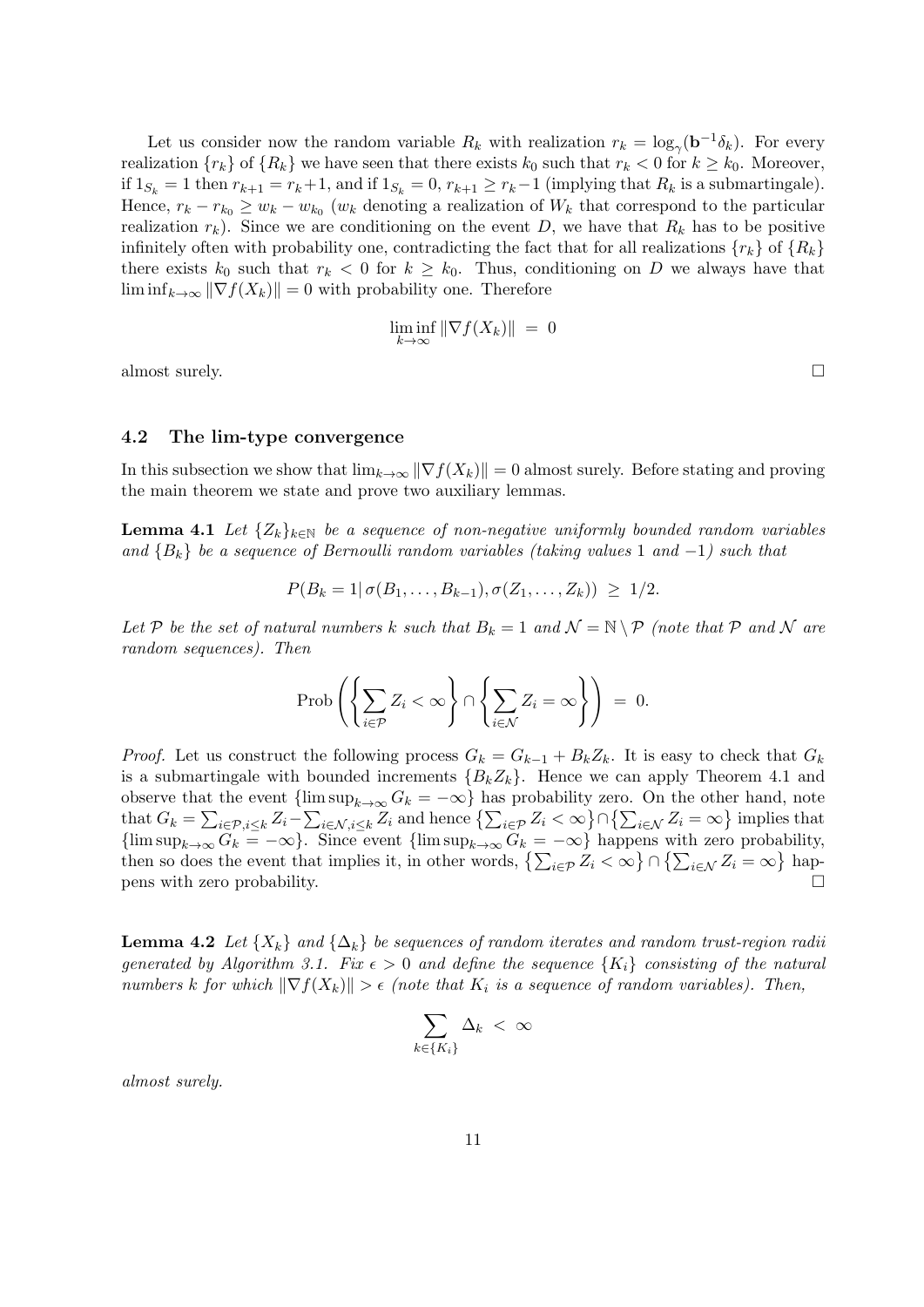*Proof.* Let  $\{m_k\}$ ,  $\{x_k\}$ ,  $\{\delta_k\}$ ,  $\{k_i\}$  be realizations of  $\{M_k\}$ ,  $\{X_k\}$ ,  $\{\Delta_k\}$ ,  $\{K_i\}$  respectively. Let us separate  $\{k_i\}$  in two subsequences:  $\{p_i\}$  is the subsequence of  $\{k_i\}$  such that  $m_{p_i}$  is  $(\kappa_{eg}, \kappa_{ef})$ fully linear on  $B(x_{p_i}, \delta_{p_i})$ , and  $\{n_i\}$  is the subsequence of the remaining elements of  $\{k_i\}$ .

We will now show that  $\sum_{j\in\{p_i\}} \delta_j < \infty$  for any such realization. If  $\{p_i\}$  is finite, then this result trivially follows. Otherwise, since  $\delta_k \to 0$ , we have that for sufficiently large  $p_i$ ,  $\delta_{p_i} < \mathbf{b}$ , with **b** defined by (5). Since  $\|\nabla f(x_{p_i})\| > \epsilon$ , and  $m_{p_i}$  is fully linear on  $B(x_{p_i}, \Delta_{p_i})$ , then by the derivations in Theorem 4.2, we have  $||g_{p_i}|| \geq \frac{\epsilon}{2}$ , and by Lemma 3.2  $\rho_{p_i} \geq \eta_1$ . Hence, for all  $p_i$ large enough, the decrease in the function value satisfies

$$
f(x_{p_i}) - f(x_{p_i+1}) \ge \eta_1 \frac{\kappa_{fcd}}{2} \frac{\epsilon}{2} \delta_{p_i}.
$$

Thus

$$
\sum_{j\in\{p_i\}}\delta_j \ \leq \ \frac{4(f(x_0)-f_*)}{\eta_1\kappa_{fcd}\epsilon} \ < \ \infty,
$$

where  $f_*$  is a lower bound on the values of f on  $L(x_0)$ .

For each  $k_i$ , the event  $S_{k_i}$  (whether the model is fully linear on iteration  $k_i$ ) has probability at least  $\frac{1}{2}$  conditioned on all of the history of the algorithm. Hence, we can apply Lemma 4.1 (note that  $\{\Delta_k\}$  is a sequence of non-negative uniformly bounded variables and  $S_{k_i}$  are the Bernoulli random variables) and obtain

$$
\operatorname{Prob}\left(\left\{\sum_{j\in\{P_i\}}\Delta_j<\infty\right\}\cap\left\{\sum_{j\in\{N_i\}}\Delta_j<\infty\right\}\right)\ =\ 0.
$$

This means that, almost surely,

$$
\sum_{j \in \{K_i\}} \Delta_j = \sum_{j \in \{P_i\}} \Delta_j + \sum_{j \in \{N_i\}} \Delta_j < \infty.
$$

We are now ready to prove the lim-type result.

**Theorem 4.3** Suppose that the model sequence  $\{M_k\}$  is probabilistically  $(\kappa_{eq}, \kappa_{ef})$ -fully linear for some positive constants  $\kappa_{eq}$  and  $\kappa_{ef}$ . Let  $\{X_k\}$  be a sequence of random iterates generated by Algorithm 3.1. Then, almost surely,

$$
\lim_{k \to \infty} \|\nabla f(X_k)\| = 0.
$$

*Proof.* Suppose that  $\lim_{k\to\infty} \|\nabla f(X_k)\| = 0$  does not hold almost surely. Then, with positive probability, there exists  $\epsilon > 0$  such that  $\|\nabla f(X_k)\| > 2\epsilon$ , holds for infinitely many k. Without loss of generality, we assume that  $\epsilon = \frac{1}{n}$  $\frac{1}{n_{\epsilon}}$ , for some natural number  $n_{\epsilon}$ .

Let  $\{K_i\}$  be a subsequence of the iterations for which  $\|\nabla f(X_k)\| > \epsilon$ . We are going to show that, if such an  $\epsilon$  exists then  $\sum_{j\in\{K_i\}} \Delta_j$  is a divergent sum.

Let us call a pair of integers  $(W', W'')$  an "ascent" pair if  $0 < W' < W''$ ,  $\|\nabla f(X_{W'})\| \leq \epsilon$ ,  $\|\nabla f(X_{W'+1})\| > \epsilon, \|\nabla f(X_{W''})\| > 2\epsilon$  and, moreover, for any  $w \in (W', W'')$ ,  $\epsilon < \|\nabla f(X_w)\| \le$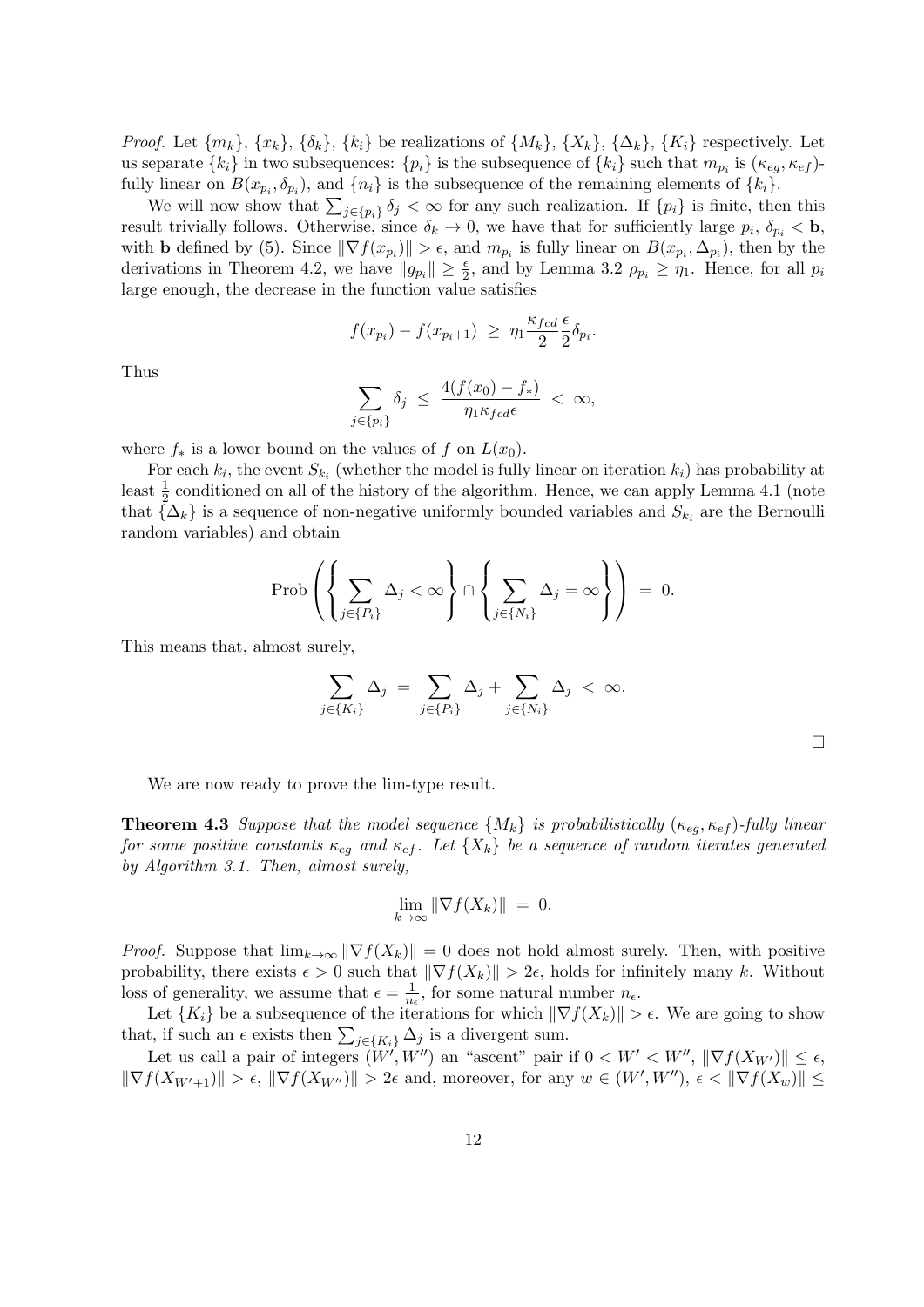$2\epsilon$ . Each such ascent pair forms a nonempty interval of integers  $\{W'+1,\ldots,W''\}$  which is a subset of the sequence  $\{K_i\}$ . Since  $\liminf_{k\to\infty} \|\nabla f(X_k)\| = 0$  holds almost surely (by Theorem 4.2), it follows that there are infinitely many such intervals. Let us consider the sequence of these intervals  $\{(W'_\ell, W''_\ell)\}\.$  The idea is now to show (with positive probability) that, for any ascent pair  $(W'_{\ell}, W''_{\ell})$  with  $\ell$  sufficiently large,  $\sum_{j=W'_{\ell}}^{W''_{\ell}-1}$  $\sum_{j=W'_{\ell}-1}^{W_{\ell}-1} \Delta_j$  is uniformly bounded away from 0 (and hence  $W'_\ell + 1 < W''_\ell$ , which implies that  $\sum_{j \in \{K_i\}} \Delta_j = \infty$  since  $\sum_{\ell} \sum_{j=W'_\ell}^{W''_\ell - 1}$  $\sum_{j=W'_{\ell}+1}^{W_{\ell}-1} \Delta_j \leq \sum_{j\in\{K_i\}} \Delta_j,$ because the sequence  $\{K_i\}$  contains all intervals  $\{W'_\ell, W''_\ell\}.$ 

Let  $\{x_k\}$  and  $\{\delta_k\}$  be realizations of  $\{X_k\}$  and  $\{\Delta_k\}$ , for which  $\|\nabla f(x_k)\| > \epsilon$  for  $k \in \{k_i\}$ . By the triangular inequality, for any  $\ell$ ,

$$
\epsilon \ < \ \left| \|\nabla f(x_{w'_\ell})\| - \|\nabla f(x_{w''_\ell})\| \right| \ \leq \ \sum_{j=w'_\ell}^{w''_\ell-1} \left| \|\nabla f(x_j)\| - \|\nabla f(x_{j+1})\| \right|.
$$

Since  $\nabla f$  is Lipschitz continuous (with constant  $\kappa_{Lg}$ ),

$$
\epsilon \leq \sum_{j=w'_{\ell}}^{w''_{\ell}-1} \|\nabla f(x_j)\| - \|\nabla f(x_{j+1})\|\| \tag{6}
$$

$$
\leq \kappa_{Lg} \sum_{j=w'_{\ell}}^{w_{\ell}''-1} \|x_j - x_{j+1}\| \tag{7}
$$

$$
\leq \kappa_{Lg} \left( \delta_{w'_\ell} + \sum_{j=w'_\ell+1}^{w''_\ell-1} \delta_j \right). \tag{8}
$$

From the fact that  $\delta_k$  converges to zero, then, for any  $\ell$  large enough,  $\delta_{w'_\ell} < \frac{\epsilon}{2\kappa}$  $\frac{\epsilon}{2\kappa_{Lg}}$ , and hence  $\sum_{i=-\infty}^{w''-1}$  $\frac{w_i - 1}{j = w_i + 1} \delta_j > \frac{\epsilon}{2} > 0$ , which gives us  $\sum_{j \in \{k_i\}} \delta_j = \infty$ .

We have thus proved that if,  $\lim_{k\to\infty} \|\nabla f(X_k)\| = 0$  does not hold almost surely, then, with positive probability, there exists  $n_{\epsilon}$  such that  $\{K_i\}$  defined as above based on  $n_{\epsilon}$ , satisfies  $\sum_{j\in\{K_i\}}\Delta_j=\infty$ . On the other hand, Lemma 4.2 guarantees that, for every  $n_{\epsilon}$ , the probability of  $\sum_{j\in\{K_i\}}^{\infty} \Delta_j = \infty$  is zero. The set of all  $n_{\epsilon} \in \mathbb{N}$  is countable hence the probability of one of these countable events occurring is still zero, because the union of a countable number of rare events is itself a rare event. In other words, the probability of the existence of a value  $n_{\epsilon}$  for which  $\sum_{j\in\{K_i\}} \Delta_j = \infty$  is zero, which contradicts the initial assumption that  $\lim_{k\to\infty} ||\nabla f(X_k)|| = 0$ does not hold almost surely.

#### 4.3 Modified trust-region schemes

The trust-region radius update of Algorithm 3.1 may be too restrictive as it only allows for this radius to be increased or decreased. In practice typically two separate thresholds are used, one for the increase of the trust-region radius and another for its decrease. In the remaining cases the trust-region radius remains unchanged. Hence, here we propose an algorithm similar to Algorithm 3.1 but slightly more appealing in practice.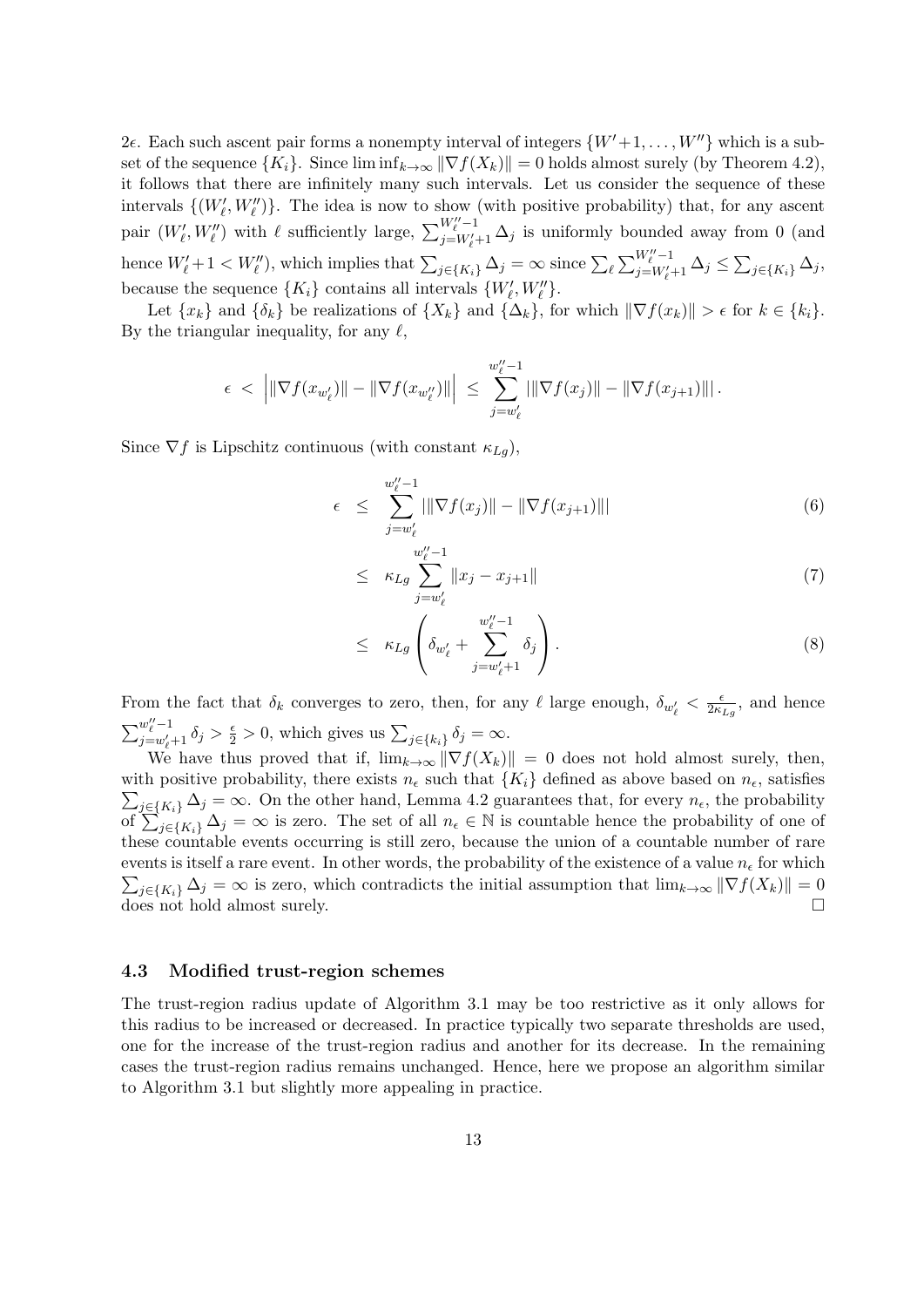Algorithm 4.1 Fix the positive parameters  $\eta_1$ ,  $\eta_2$ ,  $\eta_3$ ,  $\gamma$ ,  $\delta_{\text{max}}$ , with  $\gamma > 1 > \eta_1$  and  $\eta_3 \leq \eta_2$ . Select initial  $k = 0$ ,  $\delta_0 \leq \delta_{max}$ , and  $x_0$ . At iteration k approximate the function f in  $B(x_k, \delta_k)$ by  $m_k$  and then approximately minimize  $m_k$  in  $B(x_k, \delta_k)$ , computing  $s_k$  so that it satisfies a fraction of Cauchy decrease (1). Let  $\rho_k$  be defined as in (3). If  $\rho_k \geq \eta_1$ , then set  $x_{k+1} = x_k + s_k$  and

$$
\delta_{k+1} = \begin{cases}\n\gamma^{-1}\delta_k & \text{if } \|g_k\| < \eta_3 \delta_k, \\
\delta_k & \text{if } \eta_3 \delta_k \le \|g_k\| < \eta_2 \delta_k, \\
\min\{\gamma \delta_k, \delta_{\max}\} & \text{if } \eta_2 \delta_k \le \|g_k\|.\n\end{cases}
$$

Otherwise, set  $x_{k+1} = x_k$  and  $\delta_{k+1} = \gamma^{-1} \delta_k$ . Increase k by one and repeat the iteration.

It is straightforward to adapt the proofs of Lemma 3.1 and Theorems 4.2 and 4.3 to show the convergence for this new algorithm. Additionally, one can consider two different thresholds,  $0 < \eta_0 < 1$  for decrease of the trust region radius, and  $\eta_1 > \eta_0$  for the increase of the trust region radius.

# 5 Second order trust-region method based on probabilistic models

In this section we present the analysis of the convergence of a trust-region algorithm to second order stationary points under the assumption that the random models are likely to provide second order accuracy.

#### 5.1 The probabilistically fully quadratic models

Let us now introduce a measure of second order quality or accuracy of the models  $m_k$  (see [14, 15, 4] for more details).

**Definition 5.1** We say that a function  $m_k$  is a  $(\kappa_{eh}, \kappa_{eq}, \kappa_{ef})$ -fully quadratic model of f on  $B(x_k, \delta_k)$  if, for every  $s \in B(0, \delta_k)$ ,

> $\|\nabla^2 f(x_k + s) - H_k\| \leq \kappa_{eh} \delta_k,$  $\|\nabla f(x_k + s) - \nabla m_k(x_k + s)\| \leq \kappa_{eg} \delta_k^2,$  $||f(x_k + s) - m(x_k + s)|| \leq \kappa_{ef} \delta_k^3$ .

As in the fully linear case, we assume that the models used in the algorithms are fully quadratic with a certain probability.

**Definition 5.2** We say that a sequence of random models  $\{M_k\}$  is (p)-probabilistically  $(\kappa_{eh}, \kappa_{eq}, \kappa_{ef})$ fully quadratic for a corresponding sequence  $\{B(X_k, \Delta_k)\}\$ if the events

$$
S_k = \{M_k \text{ is a } (\kappa_{eh}, \kappa_{eg}, \kappa_{ef})\text{-fully quadratic model of } f \text{ on } B(X_k, \Delta_k)\}\
$$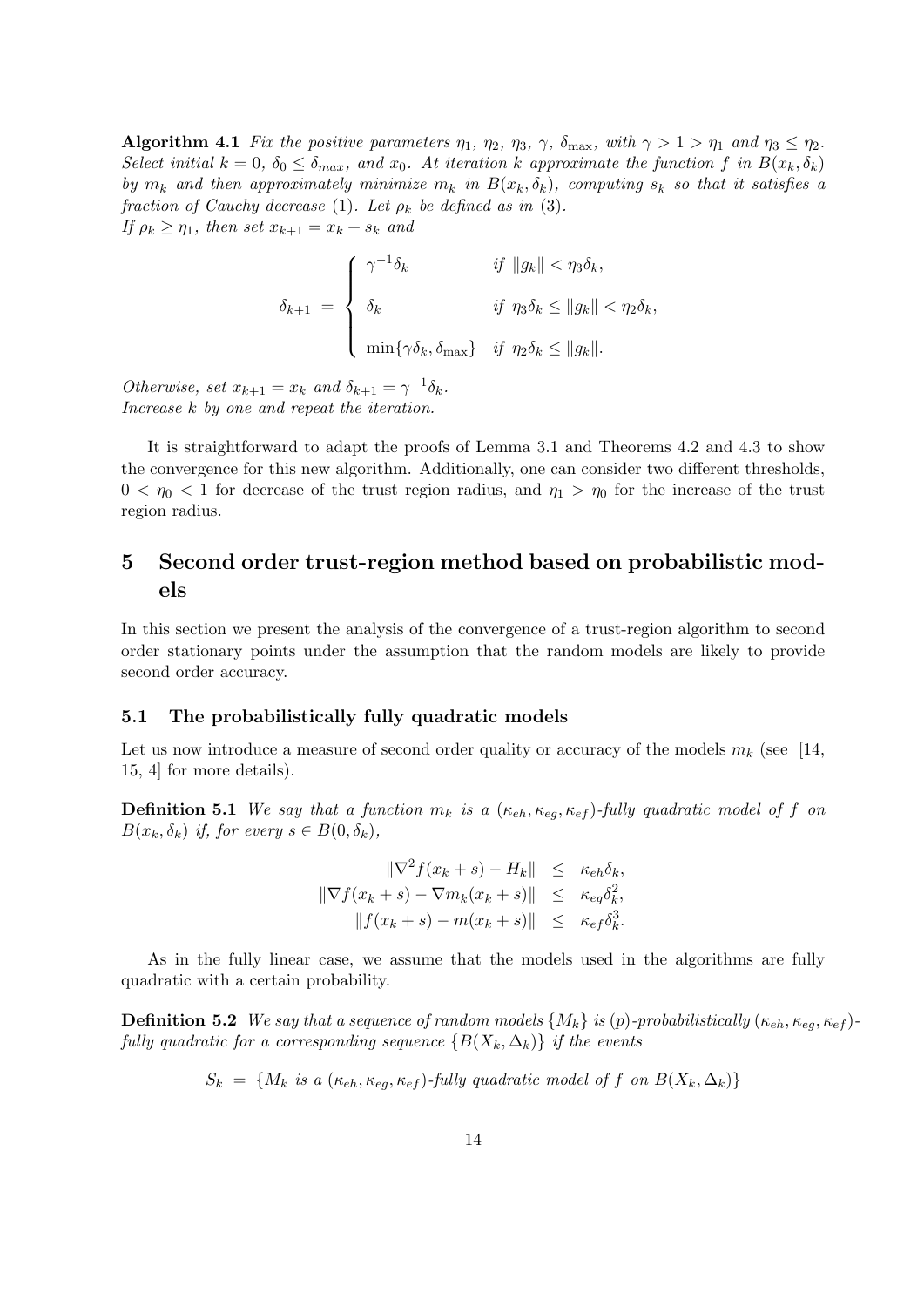satisfy the following submartingale-like condition

$$
P(S_k|F_{k-1}^M) \ge p,
$$

where  $F_{k-1}^M = \sigma(M_0, \ldots, M_{k-1})$  is the  $\sigma$ -algebra generated by  $M_0, \ldots, M_{k-1}$ . Furthermore, if  $p \geq \frac{1}{2}$  $\frac{1}{2}$ , then we say that the random models are probabilistically  $(\kappa_{eh}, \kappa_{eg}, \kappa_{ef})$ -fully quadratic.

We now need to discuss the algorithmic requirements and problem assumptions which will be needed for global convergence to second order critical points. In terms of problems assumptions we will need one more order of smoothness.

**Assumption 5.1** Suppose  $x_0$  and  $\delta_{\text{max}}$  are given. Assume that f is twice continuously differentiable in an open set containing the set  $L_{enl}(x_0)$  and that  $\nabla^2 f$  is Lipschitz continuous with constant  $\kappa_{Lh}$  and that  $\|\nabla^2 f\|$  is bounded by a constant  $\kappa_{bhf}$  on  $L_{enl}(x_0)$ . Assume also that f is bounded from below on  $L(x_0)$ .

We will no longer assume that the Hessian  $H_k$  of the models is bounded in norm, since we cannot simply disregard large Hessian model values without possibly affecting the chances of the model being fully quadratic. However, a simple analysis can show that  $||H_k||$  is uniformly bounded from above for any fully quadratic model  $m_k$  (although we may not know what this bound is and hence may not be able to use it in an algorithm).

**Lemma 5.1** Given constants  $\kappa_{eh}$ ,  $\kappa_{eq}$ ,  $\kappa_{ef}$ , and  $\delta_{\text{max}}$ , there exists a constant  $\kappa_{bmh}$  such that for every k and every realization  $m_k$  of  $M_k$  which is a  $(\kappa_{eh}, \kappa_{eg}, \kappa_{ef})$ -fully quadratic model of f on  $B(x_k, \delta_k)$  with  $x_k \in L(x_0)$  and  $\delta_k \leq \delta_{\text{max}}$  we have

$$
||H_k|| \leq \kappa_{bmh}.
$$

Proof. The proof follows trivially from the definition of fully quadratic models and the assumption that  $\|\nabla^2 f\|$  is bounded by a constant  $\kappa_{bhf}$  on  $L_{enl}(x_0)$ .

It will also be necessary to assume that the minimization of the model achieves a certain level of second order improvement (an extension of the Cauchy decrease).

**Assumption 5.2** For every k, and for all realizations  $m_k$  of  $M_k$  (and of  $X_k$  and  $\Delta_k$ ), we are able to compute a step  $s_k$  so that

$$
m_k(x_k) - m_k(x_k + s_k) \ge \frac{\kappa_{fod}}{2} \max \left\{ \|g_k\| \min \left[ \frac{\|g_k\|}{\|H_k\|}, \delta_k \right], \max \{-\lambda_{\min}(H_k), 0\} \delta_k^2 \right\}.
$$
 (9)

for some constant  $\kappa_{fod} \in (0,1]$ . We say in this case that  $s_k$  has achieved a fraction of optimal decrease.

A step satisfying this assumption is given, for instance, by computing both the Cauchy step and, in the presence of negative curvature in the model, the eigenstep, and by choosing the one that provides the largest reduction in the model. The eigenstep is the minimizer of the quadratic model in the trust region along an eigenvector corresponding to the smallest (negative) eigenvalue of  $H_k$ .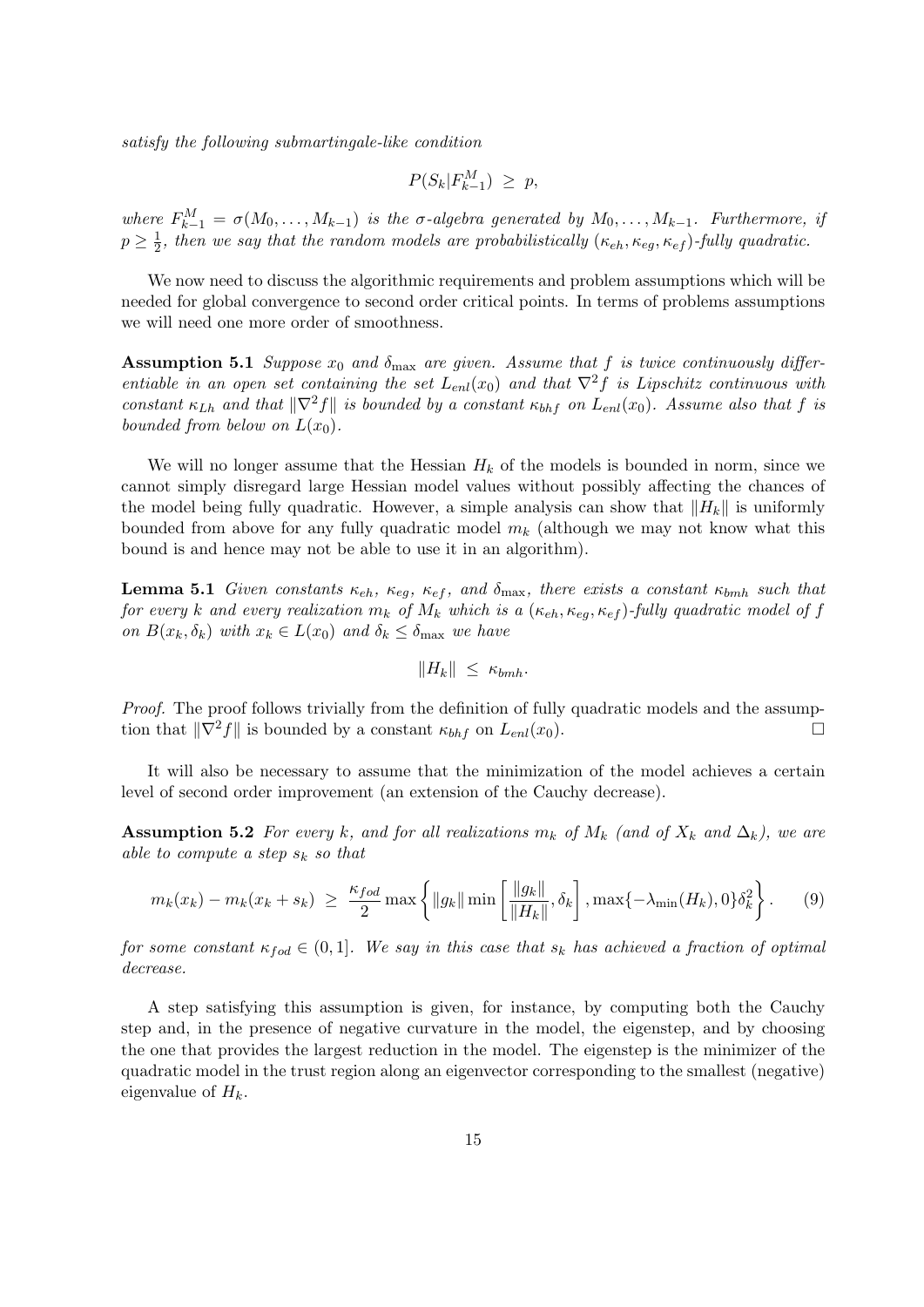The measure of proximity to a second order stationary point for the function  $f$  is slightly different from the traditional, and is given by

$$
\tau(x) = \max \left\{ \min \left[ \|\nabla f(x)\|, \frac{\|\nabla f(x)\|}{\|\nabla^2 f(x)\|} \right], -\lambda_{\min}(\nabla^2 f(x)) \right\}.
$$

The model approximation of this measure is defined similarly:

$$
\tau^m(x) = \max \left\{ \min \left[ \|\nabla m(x)\|, \frac{\|\nabla m(x)\|}{\|\nabla^2 m(x)\|} \right], -\lambda_{\min}(\nabla^2 m(x)) \right\}.
$$

We consider the additional terms  $\|\nabla f(x)\|/\|\nabla^2 f(x)\|$  and  $\|\nabla m(x)\|/\|\nabla^2 m(x)\|$  given that we no longer assume a bound in the model Hessians as we did in the first order case. We show now that  $\tau(x)$  is Lipschitz continuous under Assumption 5.1.

**Lemma 5.2** Suppose that Assumption 5.1 holds. Then there exists a constant  $\kappa_{L\tau}$  such that for all  $x_1, x_2 \in L_{enl}(x_0)$ 

$$
|\tau(x_1) - \tau(x_2)| \le \kappa_{L\tau} \|x_1 - x_2\|.
$$
 (10)

*Proof.* First we note that under Assumption 5.1 there must exist an upper bound  $\kappa_{bfg} > 0$  on the norm of the gradient of f,  $\|\nabla f(x)\| \leq \kappa_{bfg}$  for all  $x \in L_{enl}(x_0)$ .

Then let us see that  $h(x) = \min\{\|\nabla f(x)\|, \|\nabla f(x)\|/\|\nabla^2 f(x)\|\}\$ is Lipschitz continuous. Given  $x, y \in L_{en}(x_0)$ , one consider four cases: (i) The case  $\|\nabla^2 f(x)\| \geq 1$  and  $\|\nabla^2 f(y)\| \geq 1$ results from the Lipschitz continuity and boundedness above of the gradient and the Hessian. (ii) The case  $\|\nabla^2 f(x)\| < 1$  and  $\|\nabla^2 f(y)\| < 1$  results from the Lipschitz continuity of the gradient. (iii) The argument is the same for the other two cases, so let us choose one of them, say  $\|\nabla^2 f(x)\| < 1$  and  $\|\nabla^2 f(y)\| > 1$ . In this case, using these inequalities, one has

$$
|h(x) - h(y)| \leq \left| \|\nabla f(x)\| - \frac{\|\nabla f(y)\|}{\|\nabla^2 f(y)\|} \right| \leq \left| \|\nabla f(x)\| - \frac{\|\nabla f(x)\|}{\|\nabla^2 f(y)\|} \right| + \frac{\kappa_{Lg} \|x - y\|}{\|\nabla^2 f(y)\|} \leq \|\nabla f(x)\| (\|\nabla^2 f(y)\| - \|\nabla^2 f(x)\|) + \kappa_{Lg} \|x - y\|.
$$

Thus,  $|h(x) - h(y)| \leq (\kappa_{bfq} \kappa_{Lh} + \kappa_{Lq}) ||x - y||.$ 

The proof then results from the fact the maximum of two Lipschitz continuous functions is Lipschitz continuous and the fact that eigenvalues are Lipschitz continuous functions of the entries of a matrix.

The following lemma shows that the difference between the problem measure  $\tau(x)$  and the model measure  $\tau^{m}(x)$  is of the order of  $\delta$  if  $m(x)$  is a fully quadratic model on  $B(x,\delta)$  (thus extending the error bound on the Hessians given in Definition 5.1).

**Lemma 5.3** Suppose that Assumption 5.1 holds. Given constants  $\kappa_{eh}$ ,  $\kappa_{eg}$ ,  $\kappa_{ef}$ , and  $\delta_{\text{max}}$  there exists a constant  $\kappa_{e\tau}$  such that for any  $m_k$  which is  $(\kappa_{eh}, \kappa_{eq}, \kappa_{ef})$ -fully quadratic model of f on  $B(x_k, \delta_k)$  with  $x_k \in L(x_0)$  and  $\delta_k \leq \delta_{\text{max}}$  we have

$$
|\tau(x_k) - \tau^m(x_k)| \le \kappa_{e\tau} \delta_k. \tag{11}
$$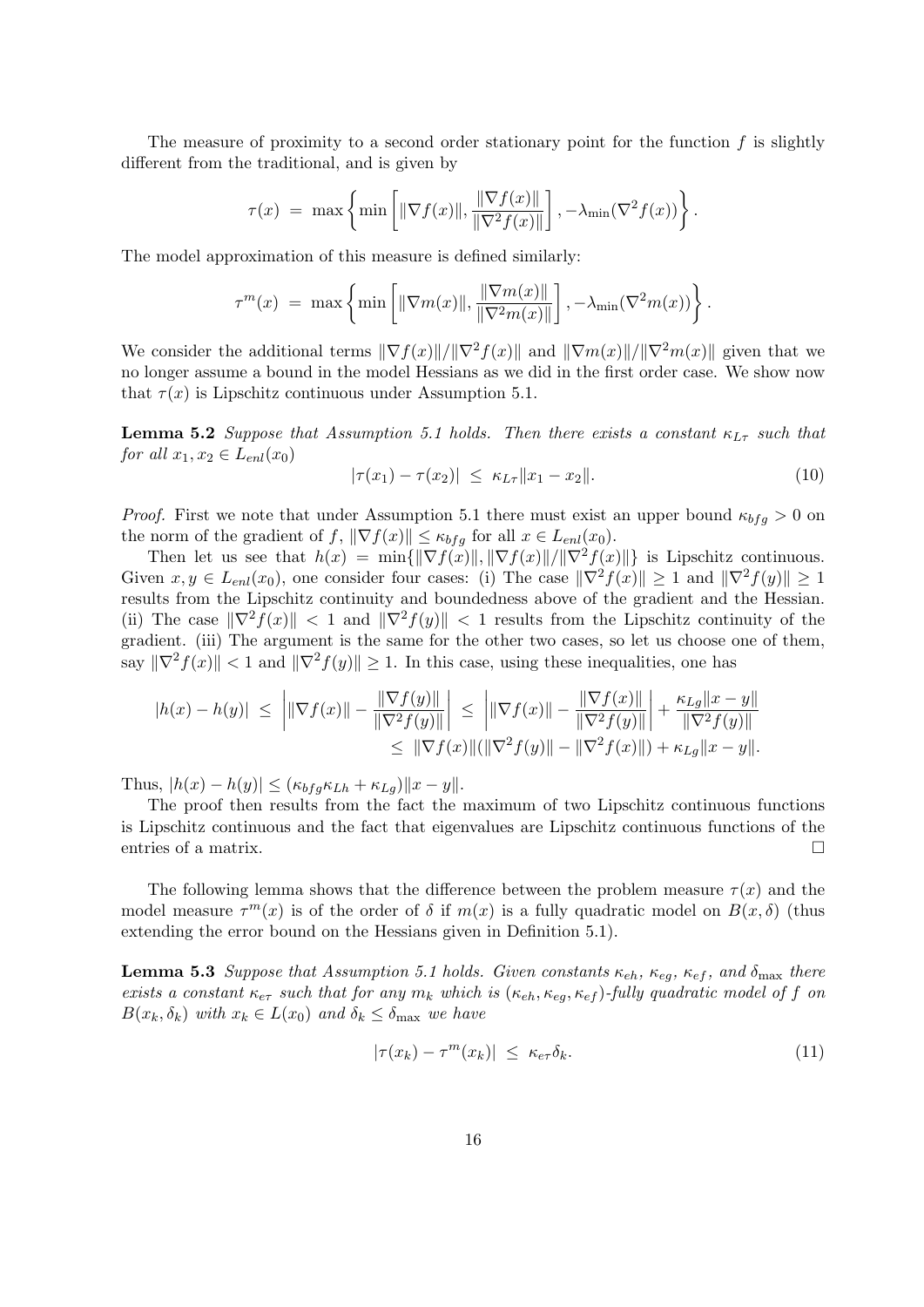*Proof.* From the definition of fully quadratic models and the upper bounds on  $\|\nabla f\|$  and  $\|\nabla^2 f\|$ on  $L_{enl}(x_0)$ , we conclude that both  $\|\nabla m(x_k)\|$  and  $\|\nabla^2 m(x_k)\|$  are also bounded from above with constants independent of  $x_k$  and  $\delta_k$ .

For a given  $x_k$  several situation may occur depending on which terms dominate in the expressions for  $\tau(x_k)$  and  $\tau^m(x_k)$ . In particular, if  $\|\nabla^2 f(x_k)\| \leq 1$  and  $\|\nabla^2 m(x_k)\| \leq 1$ , then

$$
\tau(x_k) = \max \{ ||\nabla f(x_k)||, -\lambda_{\min}(\nabla^2 f(x_k)) \}
$$

and

$$
\tau^m(x_k) = \max \{ ||\nabla m(x_k)||, -\lambda_{\min}(\nabla^2 m(x_k)) \}
$$

and the proof of the lemma is the same as in the case of the usual criticality measure, analyzed in [15]. Let us consider the case, when  $\|\nabla^2 f(x_k)\| \geq 1$  and  $\|\nabla^2 m(x_k)\| \geq 1$ . From the fact that  $m_k$  is  $(\kappa_{eh}, \kappa_{eg}, \kappa_{ef})$ -fully quadratic we have that

$$
\left| \frac{\|\nabla m(x_k)\|}{\|\nabla^2 m(x_k)\|} - \frac{\|\nabla f(x_k)\|}{\|\nabla^2 f(x_k)\|} \right| \leq \| \|\nabla m(x_k)\| \|\nabla^2 f(x_k)\| - \|\nabla f(x_k)\| \|\nabla^2 m(x_k)\| \leq \| \nabla^2 f(x_k)\| \kappa_{eg} \delta_k^2 + \| \nabla f(x_k)\| \kappa_{eh} \delta_k \leq \kappa_{e\tau} \delta_k,
$$

for some large enough  $\kappa_{e\tau}$ , independent of  $x_k$  and  $\delta_k$ .

The other two cases that need consideration are

• 
$$
\tau^m(x_k) = \frac{\|\nabla m(x)\|}{\|\nabla^2 m(x_k)\|}, \ \tau(x_k) = \|\nabla f(x_k)\|
$$
, and  
\n•  $\tau(x_k) = \frac{\|\nabla f(x)\|}{\|\nabla^2 f(x_k)\|}, \ \tau^m(x_k) = \|\nabla m(x_k)\|$ .

Let us consider the first case. We know that  $\|\nabla^2 f(x_k)\| \leq 1 \leq \|\nabla^2 m(x_k)\|$  and hence  $\|\nabla^2 m(x_k)\|$ −  $1 \leq \|\nabla^2 m(x_k) - \nabla^2 f(x_k)\| \leq \kappa_{eh} \delta_k$ . Now we can write,

$$
|\tau(x_k) - \tau^m(x_k)| = \left| \|\nabla f(x_k)\| - \frac{\|\nabla m(x_k)\|}{\|\nabla^2 m(x_k)\|} \right| \le \left| \|\nabla f(x_k)\| - \frac{\|\nabla f(x_k)\|}{\|\nabla^2 m(x_k)\|} \right| + \frac{\kappa_{eg} \delta_k^2}{\|\nabla^2 m(x_k)\|} \le \|\nabla f(x_k)\| (\|\nabla^2 m(x_k)\| - 1) + \kappa_{eg} \delta_k^2 \le \|\nabla f(x_k)\| \kappa_{eh} \delta_k + \kappa_{eg} \delta_k^2 \le \kappa_{er} \delta_k,
$$

for some large enough  $\kappa_{e\tau}$ , independent of  $x_k$  and  $\delta_k$ . The proof of the second case is derived in a similar manner. Combining these results with standard steps of analysis, such as the one in in [15] we conclude the proof of this lemma.

Let us now define  $\tau_k = \tau(x_k)$  and  $\tau_k^m = \tau^m(x_k)$ . From the assumption that  $\nabla^2 f(x)$ is bounded on  $L_{enl}(x_0)$ , it is clear that if  $\tau_k \to 0$  (when  $k \to \infty$ ), then  $\nabla f(x_k) \to 0$  and  $\max\{-\lambda_{\min}(\nabla^2 f(x_k)), 0\} \to 0$ . We next present an algorithm for which we will then analyze the convergence of  $\tau_k$ .

#### 5.2 Algorithm and liminf-type convergence

Consider the following modification of Algorithm 3.1.

**Algorithm 5.1** Fix the positive parameters  $\eta_1$ ,  $\eta_2$ ,  $\gamma$ ,  $\delta_{\text{max}}$ , with  $\gamma > 1 > \eta_1$ . Select initial  $k = 0, \delta_0 \leq \delta_{max}$ , and  $x_0$ . At iteration k approximate the function f in  $B(x_k, \delta_k)$  with  $m_k$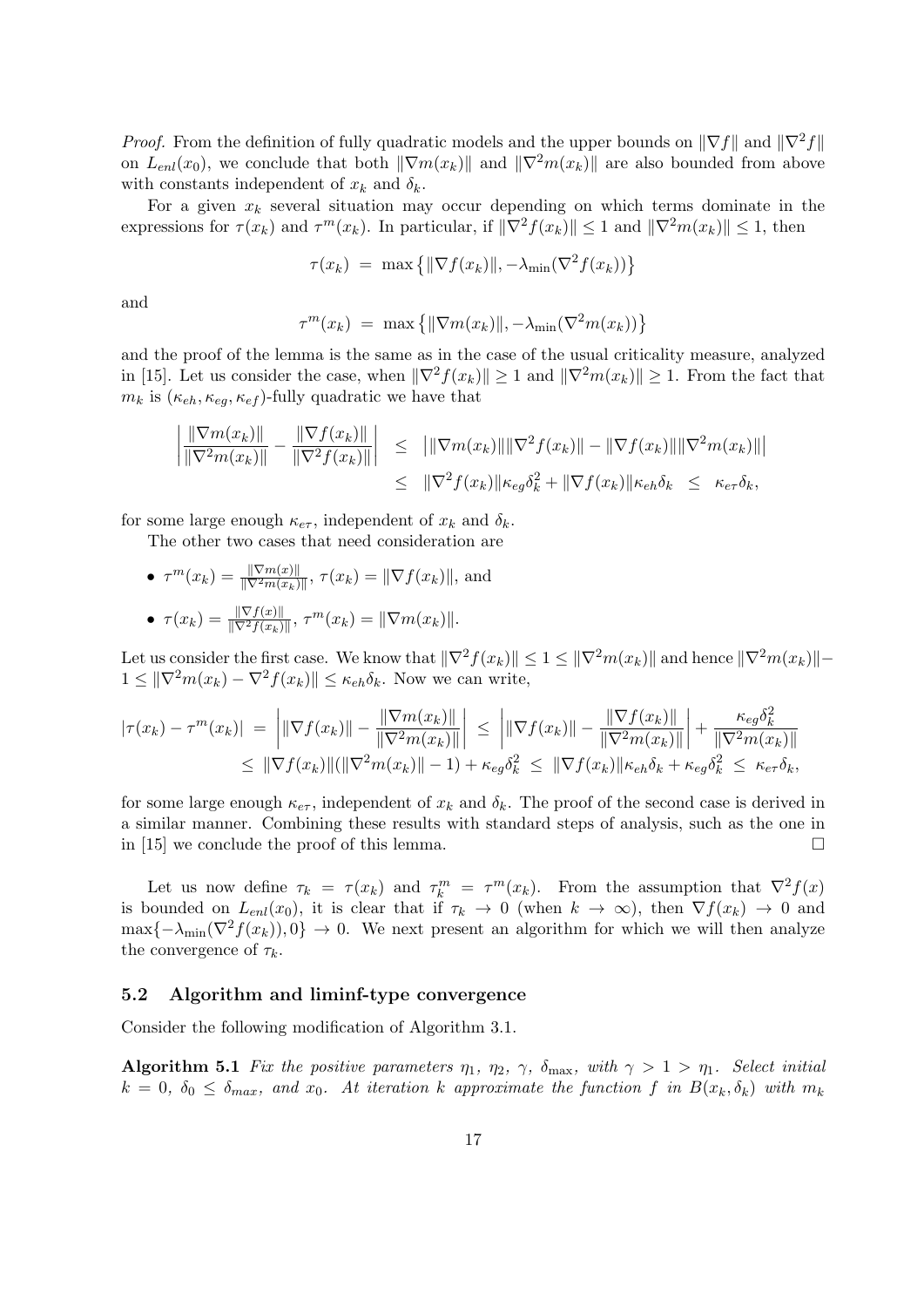and then approximately minimize  $m_k$  in  $B(x_k, \delta_k)$ , computing  $s_k$  so that it satisfies a fraction of optimal decrease (9). Let  $\rho_k$  be defined as in (3). If  $\rho_k \geq \eta_1$ , set  $x_{k+1} = x_k + s_k$  and

$$
\delta_{k+1} = \begin{cases} \gamma^{-1}\delta_k & \text{if } \tau_k < \eta_2 \delta_k, \\ \min\{\gamma \delta_k, \delta_{\max}\} & \text{if } \tau_k \ge \eta_2 \delta_k. \end{cases}
$$

Otherwise, set  $x_{k+1} = x_k$  and  $\delta_{k+1} = \gamma^{-1} \delta_k$ . Increase k by one and repeat the iteration.

The analysis of this method is similar to that of the first order method described in Section 3. The main difference lies in a replacement of the use of assumptions and in the lack of proof of the lim-type result. First, we will follow the steps of Section 3 to analyze the behavior of the trust-region radius.

Lemma 5.4 For every realization of Algorithm 5.1,

$$
\lim_{k \to \infty} \delta_k = 0.
$$

*Proof.* Suppose that  $\{\delta_k\}$  does not converge to zero. Then, there exists  $\epsilon > 0$  such that  $\#\{k : \delta_k > \epsilon\} = \infty$ . We are going to consider the following subsequence  $\{k : \delta_k > \frac{\epsilon}{2}\}$  $\frac{\epsilon}{\gamma}, \delta_{k+1} \geq \delta_k$ . By assumption this subsequence is infinite and due to the way  $\delta_k$  is updated we have  $\rho_k \geq \eta_1$ and  $\tau_k^m \geq \eta_2 \frac{\epsilon}{2}$  $\frac{\epsilon}{\gamma}$  for each k in this subsequence.

First assume that  $\min\{\|g_k\|,\frac{\|g_k\|}{\|H_k\|}\}$  $\frac{\|g_k\|}{\|H_k\|}\} \geq \eta_2 \frac{\epsilon}{\gamma}$  $\frac{\epsilon}{\gamma}$ . Therefore, from (9) we have

$$
f(x_k) - f(x_k + s_k) \geq \eta_1 (m(x_k) - m(x_k + s_k))
$$
  
\n
$$
\geq \eta_1 \frac{\kappa_{fod}}{2} \|g_k\| \min \left\{ \frac{\|g_k\|}{\|H_k\|}, \delta_k \right\}
$$
  
\n
$$
\geq \eta_1 \frac{\kappa_{fod}}{2} \eta_2 \frac{\epsilon^2}{\gamma^2} \min \{\eta_2, 1\}.
$$

Now assume that  $-\lambda_{\min}(H_k) \geq \eta_2 \frac{\epsilon}{2}$  $\frac{\epsilon}{\gamma}$ . Therefore, from (9) we have

$$
f(x_k) - f(x_k + s_k) \geq \eta_1 (m(x_k) - m(x_k + s_k))
$$
  
\n
$$
\geq -\eta_1 \frac{\kappa_{fod}}{2} \lambda_{\min}(H_k) \delta_k^2
$$
  
\n
$$
\geq \eta_1 \frac{\kappa_{fod}}{2} \eta_2 \frac{\epsilon^3}{\gamma^3}.
$$

This means that at iteration  $k$  the function  $f$  decreases by an amount bounded away from zero. Since we have assumed that there is an infinite number of such iterations, we obtain a contradiction with the assumption that  $f$  is bounded from below.  $\Box$ 

The next step is to extend Lemma 3.2 to the second order context.

**Lemma 5.5** If  $m_k$  is  $(\kappa_{eh}, \kappa_{eq}, \kappa_{ef})$ -fully quadratic on  $B(x_k, \delta_k)$  and

$$
\delta_k \leq \min\left\{\tau_k^m, \sqrt{\frac{\kappa_{fod}(1-\eta_1)\tau_k^m}{4\kappa_{ef}}}, \frac{\kappa_{fod}(1-\eta_1)\tau_k^m}{4\kappa_{ef}}\right\},\right\}
$$

then at the k-th iteration  $\rho_k \geq \eta_1$ .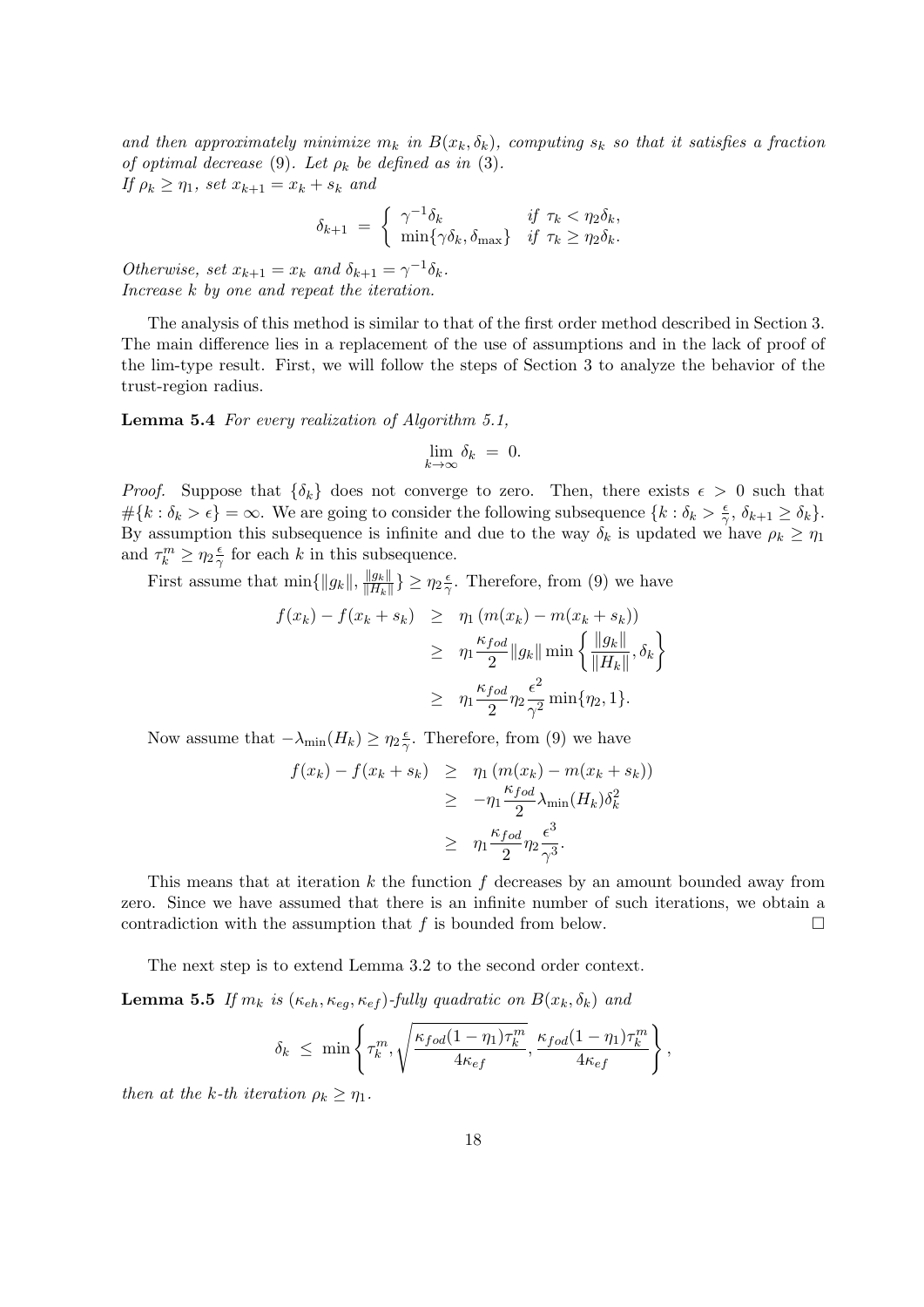The proof is a trivial extension of the proof of [15, Lemma 10.17] taking into account our modified definition of  $\tau_k^m$ .

We can now prove the following convergence result which states that a subsequence of iterates approaches second order stationarity almost surely.

**Theorem 5.1** Suppose that the model sequence  $\{M_k\}$  is probabilistically  $(\kappa_{eh}, \kappa_{eq}, \kappa_{ef})$ -fully quadratic for some positive constants  $\kappa_{eh}$ ,  $\kappa_{eq}$ , and  $\kappa_{ef}$ . Let  $\{X_k\}$  be a sequence of random iterates generated by Algorithm 5.1. Then, almost surely,

$$
\liminf_{k \to \infty} \tau(X_k) = 0.
$$

*Proof.* As in Theorem 4.2, let us consider the random walk  $W_k = \sum_{i=0}^k (2 \cdot 1_{S_i} - 1)$  (where  $1_{S_i}$ is the indicator random variable, now based on the event  $S_i$  of Definition 5.2). All that follows is also conditioned on the almost sure event  $D = \{\limsup_{k \to \infty} W_k = \infty\}.$ 

Suppose there exist  $\epsilon > 0$  and  $k_1$  such that, with positive probability,  $\tau_k \geq \epsilon$ , for all  $k \geq k_1$ . Let  $\{x_k\}$  and  $\{\delta_k\}$  be any realization of  $\{X_k\}$  and  $\{\Delta_k\}$ , respectively, built by Algorithm 5.1. From Lemma 5.1, there exists  $k_2$  such that we have  $\forall k \geq k_2$ 

$$
\delta_k < \mathbf{b} := \min\left\{ \frac{\epsilon}{2\kappa_{e\tau}}, \frac{\epsilon}{2}, \frac{\epsilon}{2\eta_2}, \sqrt{\frac{\kappa_{fod}(1-\eta_1)\epsilon}{8\kappa_{ef}}}, \frac{\kappa_{fod}(1-\eta_1)\epsilon}{8\kappa_{ef}}, \frac{\delta_{\max}}{\gamma} \right\} > 0. \tag{12}
$$

Let  $k \geq k_0 := \max\{k_1, k_2\}$  such that  $1_{S_k} = 1$ . Then,  $|\tau_k - \tau_k^m| \leq \kappa_{e\tau} \delta_k < \frac{\epsilon}{2}$  $\frac{\epsilon}{2}$ , and thus  $\tau_k^m \geq \frac{\epsilon}{2}$  $rac{\epsilon}{2}$ . Now, using Lemma 5.5, we obtain  $\rho_k \geq \eta_1$ . We also have  $\tau_k^m \geq \frac{\epsilon}{2} \geq \eta_2 \delta_k$ . Hence, by the construction of the algorithm, and the fact that  $\delta_k \leq \frac{\delta_{\max}}{\gamma}$ , we have  $\delta_{k+1} = \gamma \delta_k$ .

The rest of the proof is derived exactly as the proof of Theorem 4.2 (defining the random variable  $R_k$  with realization  $r_k = \log_{\gamma}(\mathbf{b}^{-1}\delta_k)$ , but with **b** now given by (12)). Conditioning on D we obtain  $\liminf_{k\to\infty} \tau(X_k) = 0$ , and thus  $\liminf_{k\to\infty} \tau(X_k) = 0$  almost surely.

#### 5.3 The lim-type convergence

Let us summarize what we know about the convergence of Algorithm 5.1. Clearly all results that hold for Algorithm 3.1 also hold for Algorithm 5.1, hence as long as the probabilistically fully linear (or fully quadratic) models are used, almost surely, the iterates of Algorithm 5.1 form a sequence  $\{x_k\}$ , such that  $\nabla f(x_k) \to 0$  as  $k \to \infty$ , in other words, the sequence  $\{x_k\}$  converges to a set of first order stationary points. Moreover, as we just showed in the previous section, as long as the probabilistically fully quadratic models are used, there exists a subsequence of iterates  $\{x_k\}$  which converges to a second order stationary point with probability one. Note that under certain assumptions, for instance, assuming that the Hessian of  $f(x)$  is strictly positive definite at every second order stationary point, we can conclude from the results shown so far (and similarly to [8, Theorem 6.6.7]) that, almost surely, all limit points of the sequence of iterates of Algorithm 5.1 are second order stationary points.

There are however cases, when the set of first order stationary points is connected, and contains both second order stationary points and points with negative curvature of the Hessian. An example of such a function is

$$
f(x) = xy^2.
$$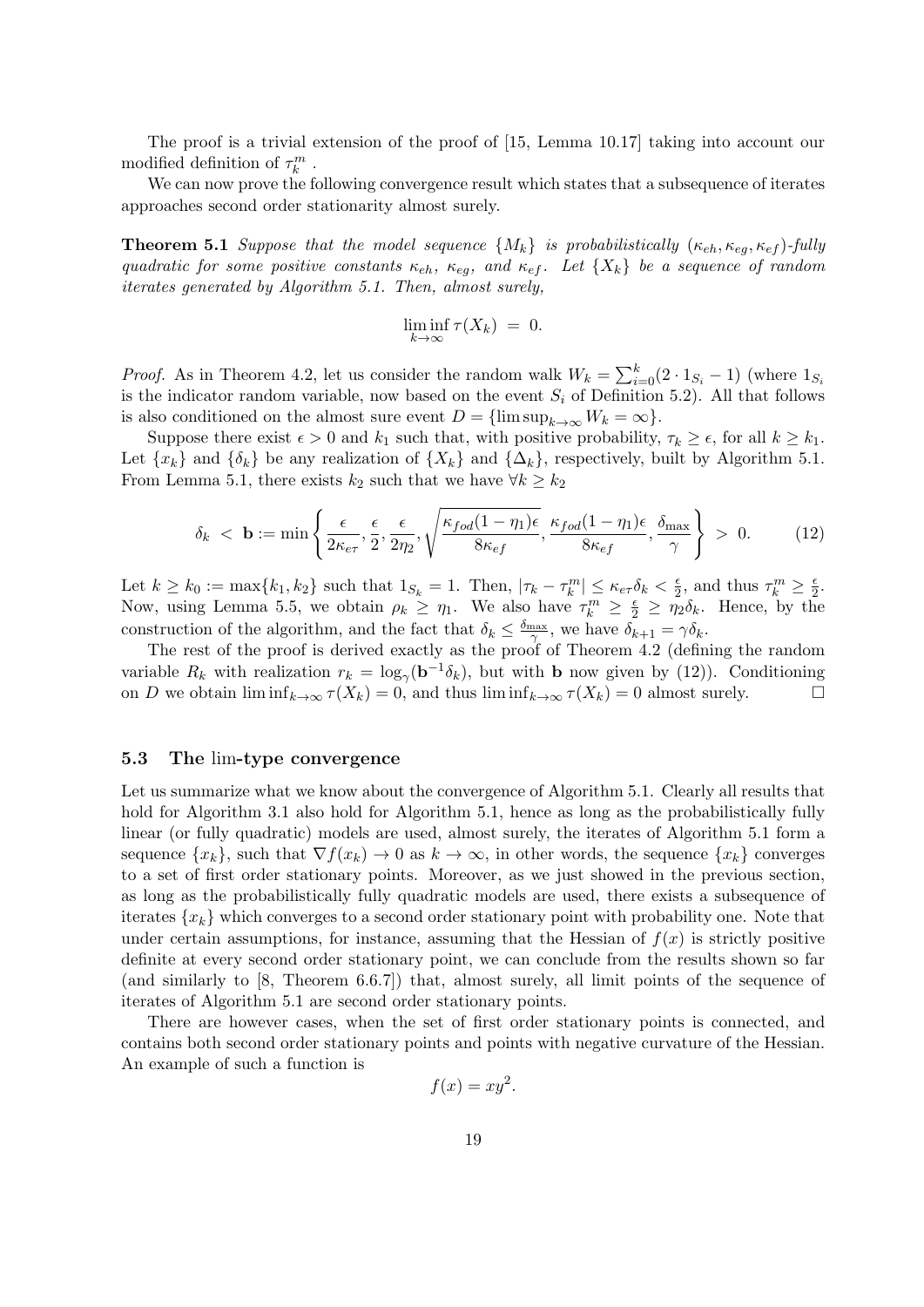All points such that  $y = 0$  for a set of first order stationary points, while any  $x \ge 0$  gives us second order stationary points, while  $x < 0$  does not. In theory our algorithm may produce two subsequences of iterates, one converging to a point with  $y = 0$  and  $x > 0$  (a second order stationary point), and another converging to a point for which  $y = 0$  and  $x < 0$  (a first order stationary point with negative curvature of the Hessian).

Theorem 6.6.8 in [8] shows that all limit points of a trust-region algorithm are second order stationary without the assumption on these limit points being isolated, but under the condition that the trust-region radius is increased at successful iterations. The results in [15] show that all limit points of a trust-region framework based on deterministic fully quadratic models are second order stationary under slightly modified trust-region maintenance conditions. While the same result may be true for Algorithm 5.1 using probabilistically fully quadratic models, we were unable to extend the results in [15] to this case. Below we present explanations where such an extension fails, but the key lies in the fact that successful iterations and hence increase in the trust region are no longer guaranteed.

**Conjecture 5.1** Suppose that the model sequence  $\{M_k\}$  is probabilistically  $(\kappa_{eh}, \kappa_{eq}, \kappa_{ef})$ -fully quadratic for some positive constants  $\kappa_{eh}$ ,  $\kappa_{eq}$  and  $\kappa_{ef}$ . Let  $\{X_k\}$  be a sequence of random iterates generated by Algorithm 5.1. Then, almost surely,

$$
\lim_{k \to \infty} \tau(X_k) = 0.
$$

Let us attempt to follow the same logic as in the proof of Theorem 4.3. The first part of the proof applies immediately after substituting  $\|\nabla f(x)\|$  by  $\tau(x)$  wherever is appropriate.

Indeed, suppose that  $\lim_{k\to\infty} \tau(X_k) = 0$  does not hold almost surely. Then, with positive probability, there exists  $\epsilon > 0$  such that  $\tau(X_k) > 2\epsilon$ , holds for infinitely many k's. Without loss of generality, we assume that  $\epsilon = \frac{1}{n}$  $\frac{1}{n_{\epsilon}}$ , for some natural number  $n_{\epsilon}$ .

Let  ${K_i}$  be a subsequence of the iterations for which  $\tau(X_k) > \epsilon$ . We are going to show that, if such an  $\epsilon$  exists then  $\sum_{j\in\{K_i\}} \Delta_j$  is a divergent sum.

Let us call a pair of integers  $(W', W'')$  an "ascent" pair if  $0 < W' < W''$ ,  $\tau(X_{W'}) \leq \epsilon$ ,  $\tau(X_{W'+1}) > \epsilon$ ,  $\tau(X_{W''}) > 2\epsilon$  and, moreover, for any  $w \in (W', W'')$ ,  $\epsilon < \tau(X_w) \leq 2\epsilon$ . Each such ascent pair forms a nonempty interval of integers  $\{W' + 1, \ldots, W''\}$  which is a subset of the sequence  $\{K_i\}$ . Since  $\liminf_{k\to\infty} \tau(X_k) = 0$  holds almost surely (by Theorem 5.1), it follows that there are infinitely many such intervals. Let us consider the sequence of these intervals  $\{(W'_\ell, W''_\ell)\}.$  The idea is now to show (with positive probability) that, for any ascent pair  $(W'_{\ell}, W''_{\ell})$  with  $\ell$  sufficiently large,  $\sum_{j=W'_{\ell}}^{W''_{\ell}-1}$  $\sum_{j=W'_{\ell}+1}^{W_{\ell}-1} \Delta_j$  is uniformly bounded away from 0 (and hence  $W'_\ell + 1 \, < \, W''_\ell$ , which implies that  $\sum_{j \in \{K_i\}} \Delta_j = \infty$  since  $\sum_{\ell} \sum_{j=W'_\ell}^{W''_\ell-1}$  $\sum_{j=W'_{\ell}+1}^{W_{\ell}-1} \Delta_j \leq \sum_{j\in\{K_i\}} \Delta_j,$ 

because the sequence  $\{K_i\}$  contains all intervals  $\{W'_\ell, W''_\ell\}.$ Let  $\{x_k\}$  and  $\{\delta_k\}$  be realizations of  $\{X_k\}$  and  $\{\Delta_k\}$ , for which  $\tau_k > \epsilon$  for  $k \in \{k_i\}$ . By the triangle inequality, for any  $\ell$ ,

$$
\epsilon \ < \ \left|\tau_{w'_\ell}-\tau_{w''_\ell}\right| \ \leq \ \sum_{j=w'_\ell}^{w''_\ell-1} |\tau_j-\tau_{j+1}|\,.
$$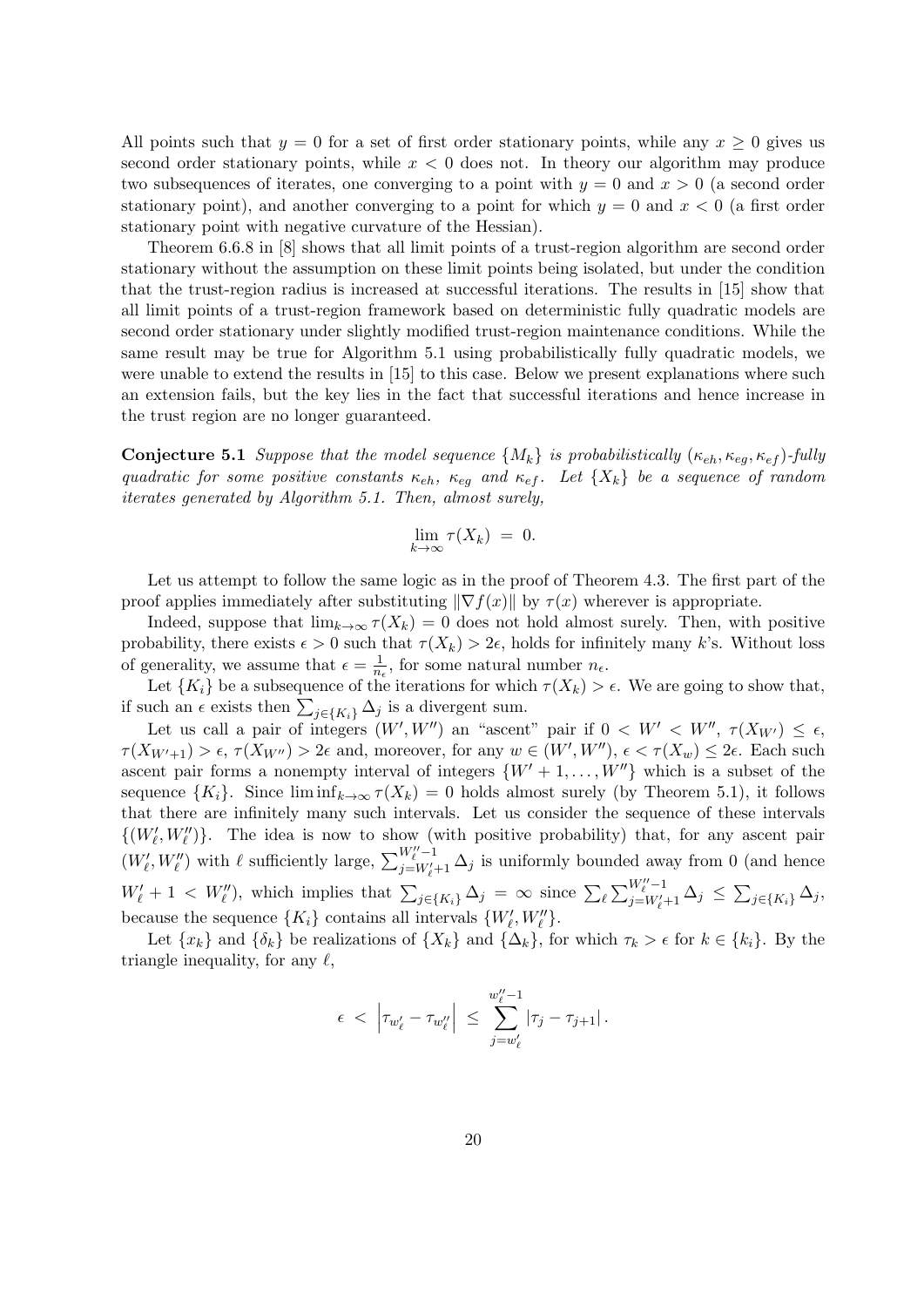Since  $\tau(x)$  is Lipschitz continuous (with constant  $\kappa_{L\tau}$ ),

$$
\epsilon \leq \sum_{j=w_{\ell}'}^{w_{\ell}''-1} |\tau_j - \tau_{j+1}| \tag{13}
$$

$$
\leq \kappa_{L\tau} \sum_{j=w'_{\ell}}^{w''_{\ell}-1} \|x_j - x_{j+1}\| \tag{14}
$$

$$
\leq \kappa_{L\tau} \left( \delta_{w'_\ell} + \sum_{j=w'_\ell+1}^{w''_\ell-1} \delta_j \right). \tag{15}
$$

From the fact that  $\delta_k$  converges to zero, then, for any  $\ell$  large enough,  $\delta_{w'_\ell} < \frac{\epsilon}{2\kappa}$  $\frac{\epsilon}{2\kappa_{L\tau}}$ , and hence  $\sum_{i=-\infty}^{w''-1}$  $\frac{w_i - 1}{j = w'_i + 1} \delta_j > \frac{\epsilon}{2} > 0$ , which gives us  $\sum_{j \in \{k_i\}} \delta_j = \infty$ .

We have thus proved that if,  $\lim_{k\to\infty} \tau(X_k) = 0$  does not hold almost surely, then, with positive probability, there exists  $n_{\epsilon}$  such that  $\{K_i\}$  defined as above based on  $n_{\epsilon}$ , satisfies  $\sum_{j\in\{K_i\}}\Delta_j=\infty.$ 

 $\sum_{j\in\{K_i\}}\Delta_j = \infty$  can happen with positive probability. In the case of Theorem 4.3 the proof The second part of the proof should rely on providing the contradiction to the statement that utilized the fact that the sum of all  $\delta_i$ , for all  $j \in \{p_i\}$  such that  $m_j$  is fully linear, has to be finite, because it appears as a term in the lower bound on the total decrease of the objective function (see Lemma 4.2). However, in the second order case the total decrease of the objective function is bounded from below by a factor of  $\sum_{j\in\{p_i\}} \delta_j^2$ . Hence it is possible that  $\sum_{j\in\{k_i\}} \delta_j^2$  $\sum$  $j^2 < \infty$ , while  $j \in \{k_i\}$   $\delta_j = \infty$ . In the deterministic case the proof of the fact that  $\sum_{j \in \{k_i\}} \delta_j < \infty$  relies on the trust-region maintenance strategy. In particular if the model  $m_j$  is fully quadratic for every  $j \in \{k_i\}$  then the trust-region radius is increased at each iteration  $j \in \{k_i\}$ . In other words, for large enough  $\ell, \, \delta_{w'_\ell+2} = \gamma \Delta_{w'_\ell+1}$  and so on until  $\delta_{w''_\ell-1} = \gamma \delta_{w''_\ell-2}$ . Hence

$$
\sum_{j=w_{\ell}'+1}^{w_{\ell}''-1} \delta_j \, < \, M \delta_{w_{\ell}''-1}.\tag{16}
$$

This then implies that  $\sum_{i=m'}^{w''_l-1}$  $\frac{w_{\ell}-1}{j=w_{\ell}'+1} \delta_j \to 0$  as  $\ell \to 0$  because  $\delta_{w_{\ell}''-1} \to 0$ .

The difficulty in the probabilistic case comes from the fact that the trust region only increases with some high probability, but not necessarily at each iteration. In general it is possible to construct examples of random walks, which satisfy the conditions on the maintenance of  $\delta_j$ , but for which with positive probability there exist arbitrarily large indices  $w'_\ell$  and  $w''_\ell$ , such that  $w''_{\ell} - w'_{\ell}$  is arbitrarily large, and such that (16) does not hold. In other words, under the current conditions we are not able to show that (16) holds with probability one for all  $\ell$ , hence we cannot prove the conjecture. The proof can be established under the additional assumption that the probability of occurrence of fully quadratic models increases in some cases as the algorithm progresses. However, this scenario essentially leads to deterministic schemes and hence is of no interest for this paper.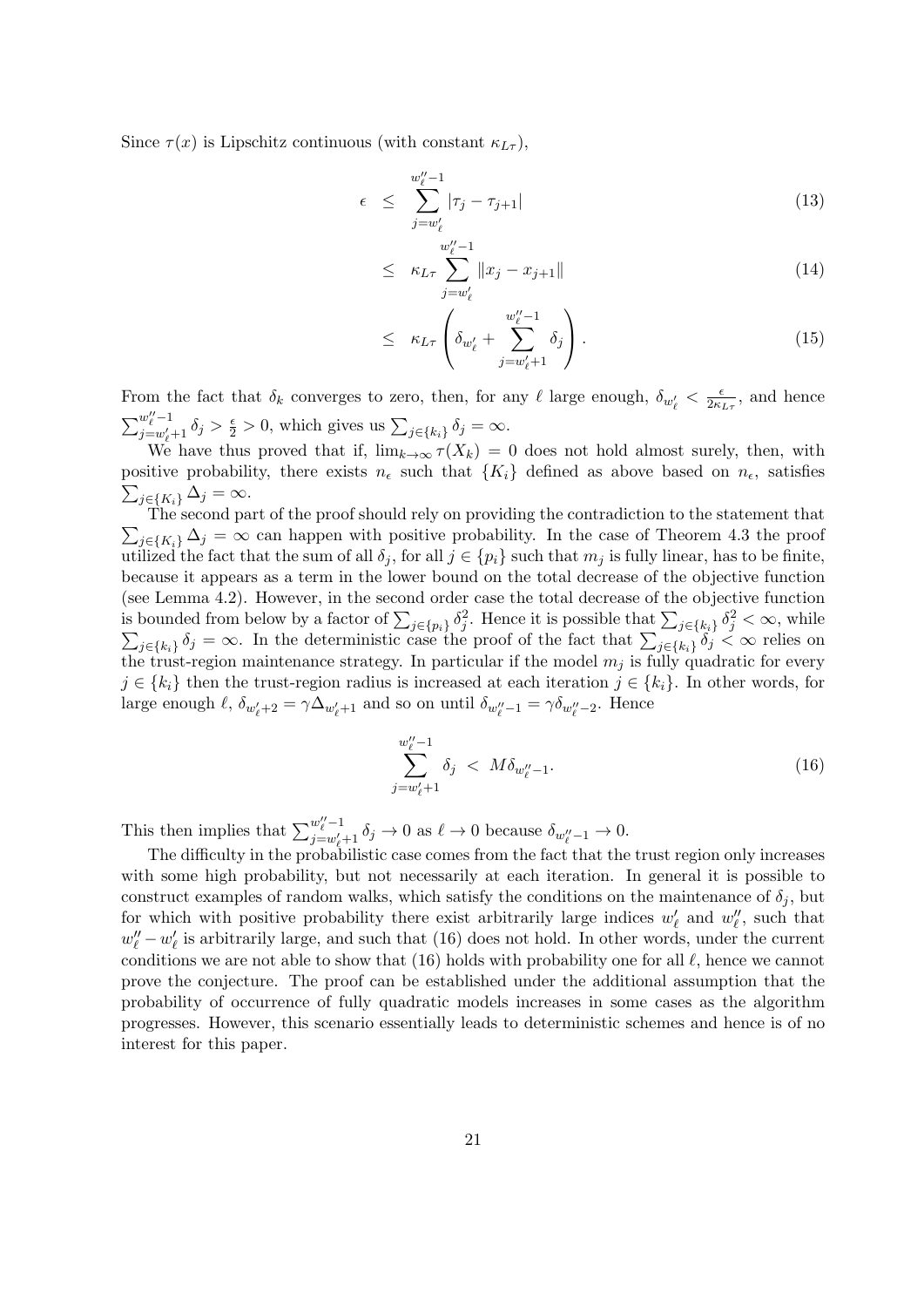# 6 Examples of probabilistically fully linear and fully quadratic models in DFO

In the previous section we described an algorithmic framework that is based on models whose approximation quality is random and is sufficiently good with probability more than 1/2 (conditioned on the past). We called such models probabilistically fully linear or fully quadratic, depending on the quality of approximation that they provide. In this section, we discuss how such models can be generated (for some large enough values of the  $\kappa$  constants) and outline future research in this direction.

### 6.1 Fully linear and fully quadratic polynomial interpolation models and Λpoised sample sets

Let  $\mathcal{P}_n^d$  denote the set of polynomials of degree  $\leq d$  in  $\mathbb{R}^n$  and let  $q_1 = q+1$  denote the dimension of this space. It is clear that the dimension of  $\mathcal{P}_n^1$  is  $q_1 = n + 1$  and the dimension of  $\mathcal{P}_n^2$  is  $q_1 = \frac{1}{2}$  $\frac{1}{2}(n+1)(n+2)$ . A basis  $\Phi = {\phi_0(x), \phi_1(x), \dots, \phi_q(x)}$  for  $\mathcal{P}_n^d$  is a set of  $q_1$  polynomials of degree  $\leq d$  that span  $\mathcal{P}_n^d$ . For any such basis  $\Phi$ , any polynomial  $m(x) \in \mathcal{P}_n^d$  can be written as

$$
m(x) = \sum_{j=0}^{q} \alpha_j \phi_j(x), \qquad (17)
$$

where the  $\alpha_j$ 's are real coefficients. Given a set of  $p_1 = p + 1$  points  $Y = \{y_0, y_1, \ldots, y_p\} \subset \mathbb{R}^n$ ,  $m(x)$  is said to be the interpolation polynomial of  $f(x)$  on Y if it satisfies

$$
M(\Phi, Y)\alpha = f(Y),\tag{18}
$$

where  $M(\Phi, Y)$  is defined as follows

$$
M(\Phi, Y) = \begin{bmatrix} \phi_0(y^0) & \phi_1(y^0) & \cdots & \phi_q(y^0) \\ \phi_0(y^1) & \phi_1(y^1) & \cdots & \phi_q(y^1) \\ \vdots & \vdots & \vdots & \vdots \\ \phi_0(y^p) & \phi_1(y^p) & \cdots & \phi_q(y^p) \end{bmatrix}
$$
(19)

and  $f(Y)$  is the  $p_1$  dimensional vector whose entries are  $f(y_i)$  for  $i = 0, \ldots, p$ . The interpolation polynomial  $m(x)$  exists and is unique if and only if  $p = q$  and the set Y is *poised* [27], which essentially means that  $M(\Phi, Y)$  is nonsingular. When the number of points  $p_1$  is smaller than the number of elements in  $\Phi$  the matrix  $M(\Phi, Y)$  has more columns than rows and the system (18) is underdetermined. In this case there are several choices of interpolating polynomials, which we will discuss later. If, on the other hand,  $p > q$ , then the system (18) is overdetermined and one can apply least squares regression instead of interpolation. Other polynomial approximations are also possible. If Y is such that the condition number of  $M(\Phi, \tilde{Y})$  is bounded by  $\Lambda$ , where  $\hat{Y} = \{(y_0 - x_k)/\Delta, \ldots, (y_p - x_k)/\Delta\}$  is a scaled version of Y, then we say that Y is  $\Lambda$ -poised (see [15]). It is shown in [12, 13, 15] that if Y is  $\Lambda$ -poised and  $p_1 \geq n+1$ , then one can build a model which is  $(\kappa_{ef}, \kappa_{eg})$ -fully linear, with  $\kappa_{ef}$  and  $\kappa_{eg}$  both equal to  $\mathcal{O}(p\Lambda)$ . Analogously, it is shown that if  $p_1 \ge (n+1)(n+2)/2$ , then one can also build a  $(\kappa_{ef}, \kappa_{eq}, \kappa_{eh})$ -fully quadratic polynomial model with  $\kappa_{ef}$ ,  $\kappa_{eg}$ , and  $\kappa_{eh}$  equal to  $\mathcal{O}(p\Lambda)$ . Hence, to build a fully quadratic model in *n* dimensions one may require  $(n + 1)(n + 2)/2$  sample points (within reasonable proximity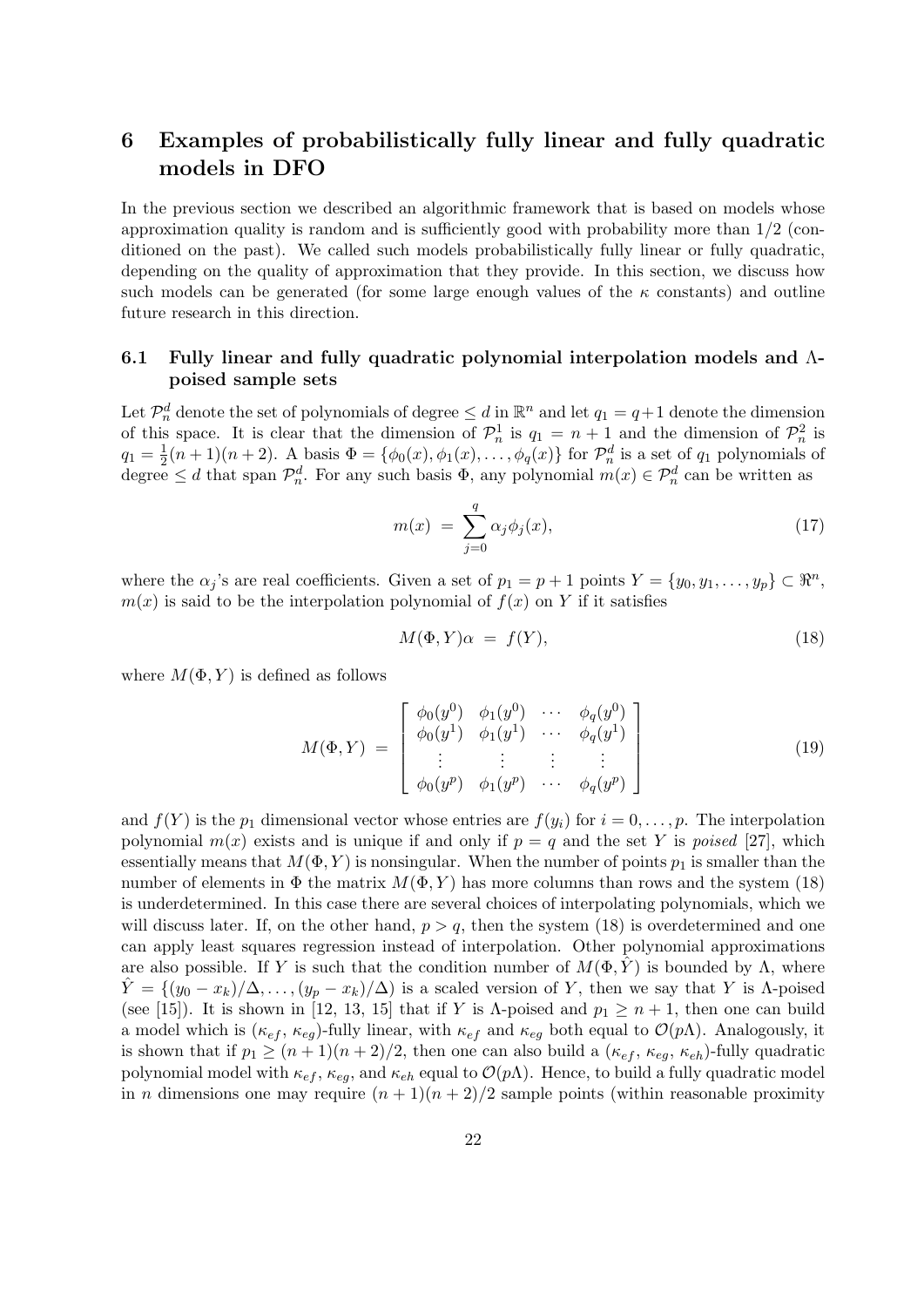of the current iterate  $x_k$ ). If such a sample set is already available, estimating the condition number of the matrix  $M(\Phi, Y)$  may require up to  $\mathcal{O}(n^6)$  arithmetic operations. This dependency on the dimension limits the use of fully quadratic models to small dimensional problems.

There are two main ways to improve the per-iteration complexity of DFO algorithms. One approach, to only change the sample set by one point at a time, has been very successful in practice, as it not only reduces the number of function evaluations, but also the linear algebra involved [11, 18, 29, 35]. However, in [31] is was shown that such algorithms still require computing a Λ-poised set in the criticality step of the trust-region framework. Hence computation of up to n new sample points is required if fully linear models are used, while for fully quadratic models up to  $(n+1)(n+1)/2 - 1$  new sample points have to be evaluated.

The other, complementary, approach is to use quadratic models based on fewer than  $(n +$  $1(n+2)/2$  sample points, which also reduces both the cost of the linear algebra and the number of function evaluations. In practical DFO applications, incomplete quadratic models have been used very successfully.

Let  $Y = \{y_0, y_1, \ldots, y_p\}$  be a set of  $p+1$  sample points with  $p < q$  and let  $\Phi = \{1, x_1, x_2, \ldots, x_n\}$  $x_1^2/2, x_1x_2, \ldots, x_{n-1}x_nx_n^2/2\},$  The interpolating polynomial for f on the set Y is given by (17), where  $\alpha$  satisfies the undetermined interpolation system (18). Since this system admits multiple solutions we have some freedom in selecting  $\alpha$ . In [11, 15, 35] the minimum Frobenius norm (MFN) models are considered, i.e., the models for which the Frobenius norm of the Hessian, or  $\|\alpha_Q\|_2 = \|(\alpha_{n+1}, \alpha_{n+2}, \dots, \alpha_q)\|_2$ , is minimized subject to (18). In [29] Powell selects the model based on minimizing the Frobenius norm of the update of the Hessian. Both these methods are successful in practice, and provide useful second order information. However, so far theoretically they are not shown to be superior to simple linear models. Indeed as we will show in the example below the MFN models may be nearly as bad as simple linear models, but the use of random sample sets can provide a significant practical improvement in this case.

#### 6.2 Random sample sets

In the cases when function evaluations are not very expensive or can be obtained in parallel, there is less incentive to reuse old sample points for model building, because ensuring the model quality can become the bottleneck of the computations. Instead, one can simply use well-poised deterministic sample sets, chosen in advance. However this is not always the best approach, because the pattern is chosen without any consideration for the shape of the function and may be a very poor fit. In Section 2 we have seen examples where random directions provided better decrease on average than those from a fixed pattern. Similarly, random sample sets can automatically provide good quality models with high enough probability, yet they do not suffer from the worst case behavior of the deterministic sample sets. We consider another example.

Example of comparison of using underdetermined quadratic models based on random and deterministic sample sets. Let us consider the function  $f(x) = 10(x_2 - x_1^2)^2 +$  $(1-x_1)^2$ , which is a version of the Rosenbrock function used in Section 2, but with smaller curvature and Hessian condition number. We apply a trust-region method [3] to this function with models based on 5 points at each iteration and construct MFN models based on the sample sets. Note that a fully quadratic model requires 6 points. In one case we choose deterministic models with the sample set selected as the current iterate plus the coordinate steps of length  $\delta$ , i.e.,  $Y = \{y^0, y^0 \pm \delta e_1, y^0 \pm \delta e_2\}$  — a very well poised set. In other words, the set Y is generated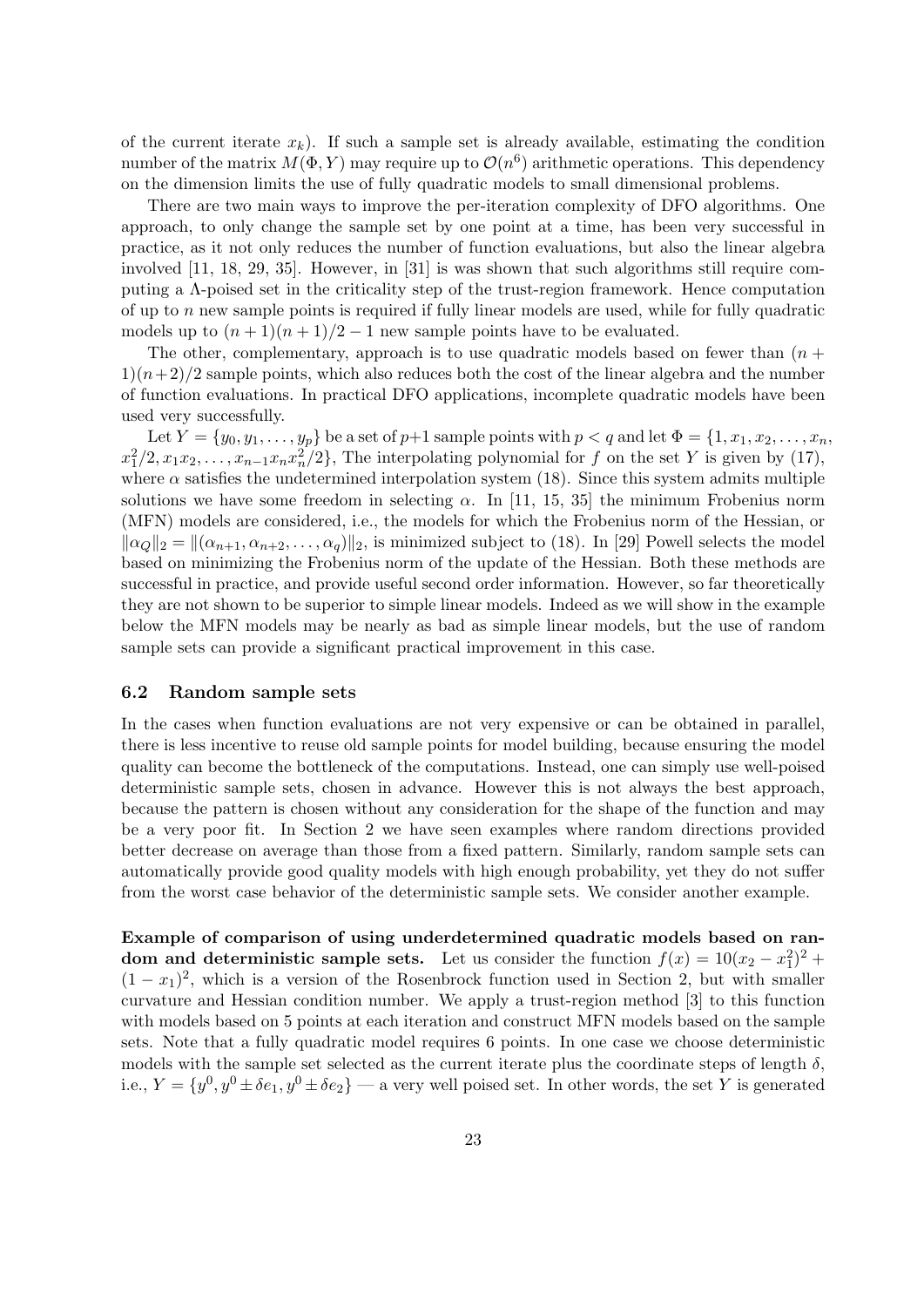| Iter. $#$ | success  | f value           |              | ρ           |
|-----------|----------|-------------------|--------------|-------------|
| 1687      | $\theta$ | $+3.67420711e-04$ | $+3.12e-0.2$ | $-1.66e+00$ |
| 1688      | 1        | $+3.67418778e-04$ | $+6.25e-02$  | $+8.13e+02$ |
| 1689      | 0        | $+3.67418778e-04$ | $+3.12e-02$  | $-1.66e+00$ |
| 1690      | 1        | $+3.67409693e-04$ | $+6.25e-02$  | $+3.92e+03$ |
| 1691      | $\Omega$ | $+3.67409693e-04$ | $+3.12e-0.2$ | $-1.66e+00$ |
| 1692      | 1        | $+3.67407812e-04$ | $+6.25e-02$  | $+8.34e+02$ |
| 1693      | 0        | $+3.67407812e-04$ | $+3.12e-0.2$ | $-1.66e+00$ |
| 1694      | 1        | $+3.67398959e-04$ | $+6.25e-02$  | $+4.03e+03$ |
| 1695      | 0        | $+3.67398959e-04$ | $+3.12e-02$  | $-1.66e+00$ |

Table 1: The illustration of the oscillating behavior of a trust-region method based on deterministic underdetermined sample set.

around the current iterate  $y^0$  by adding coordinate steps of size  $\delta$ . For the second method we generate the set Y by picking 4 random points in a ball of radius  $\delta$  around the current iterate. The results are as follows: the method based on deterministic sample sets achieved the final function value of 10<sup>-4</sup> in 8500 function evaluations, while the method based on random sample sets achieved (on average over ten runs) the function value of 10<sup>-6</sup> in 2500 function evaluations (with largest deviation of under 200 function evaluations and less that one order of magnitude in accuracy). Clearly, using random sample sets enhances the performance of the MFN models here. In particular, one can observe the slow progress of the deterministic method in Table 6.2 which represents iteration output. It is clear from the table that iterations follow a pattern (which starts at around iteration 1000) where  $\delta_k$  increased and decreased according to alternating successful and unsuccessful steps, while the progress is slow overall. We have repeated the experiments 10 times with the fixed pattern which a randomly rotated equivalent of Y defined above. The cyclic behavior and significant slow down did not occur for every pattern, but for about half of these patterns. The variance in the number of function values was in the order of thousands and the final accuracy varied from 3 to 8 digits, a very non-robust behavior.

Analysis of poisedness of random sample sets. Let us consider a sample set  $Y =$  $\{0, y^1, \ldots, y^p\} \subset \mathbb{R}^n$  with a fixed point at the origin and the remaining n points being generated randomly from a standard Gaussian distribution (with zero mean and covariance matrix equal to the identity matrix, with the the case of a scaled identity matrix being a simple extension of what we present below). Let us consider  $\Phi(x) = \{1, x_1, x_2, \ldots, x_n\}$ . Hence  $M(\Phi, Y)$ is simply a matrix whose first column is all 1's, the first row is zero except the first element and the remaining  $p \times n$  matrix is a Gaussian random matrix. Under a simple transformation, the condition number of  $M(\Phi, Y)$  is equal to the condition number of a random Gaussian  $p \times n$ matrix. From results in random matrix theory [7, 17] we have the following bound

$$
P(\text{cond}(M(\Phi, Y)) > \Lambda) \leq C(n,p) \frac{1}{\Lambda^{|n-p|+1}},
$$

where  $C(n, p)$  is a constant dependent on p and n. In particular, for  $p = n$  the result in [7] implies

$$
P(\text{cond}(M(\Phi, Y)) > \Lambda) \le \frac{1}{\sqrt{2\pi}} \frac{Cn}{\Lambda}.
$$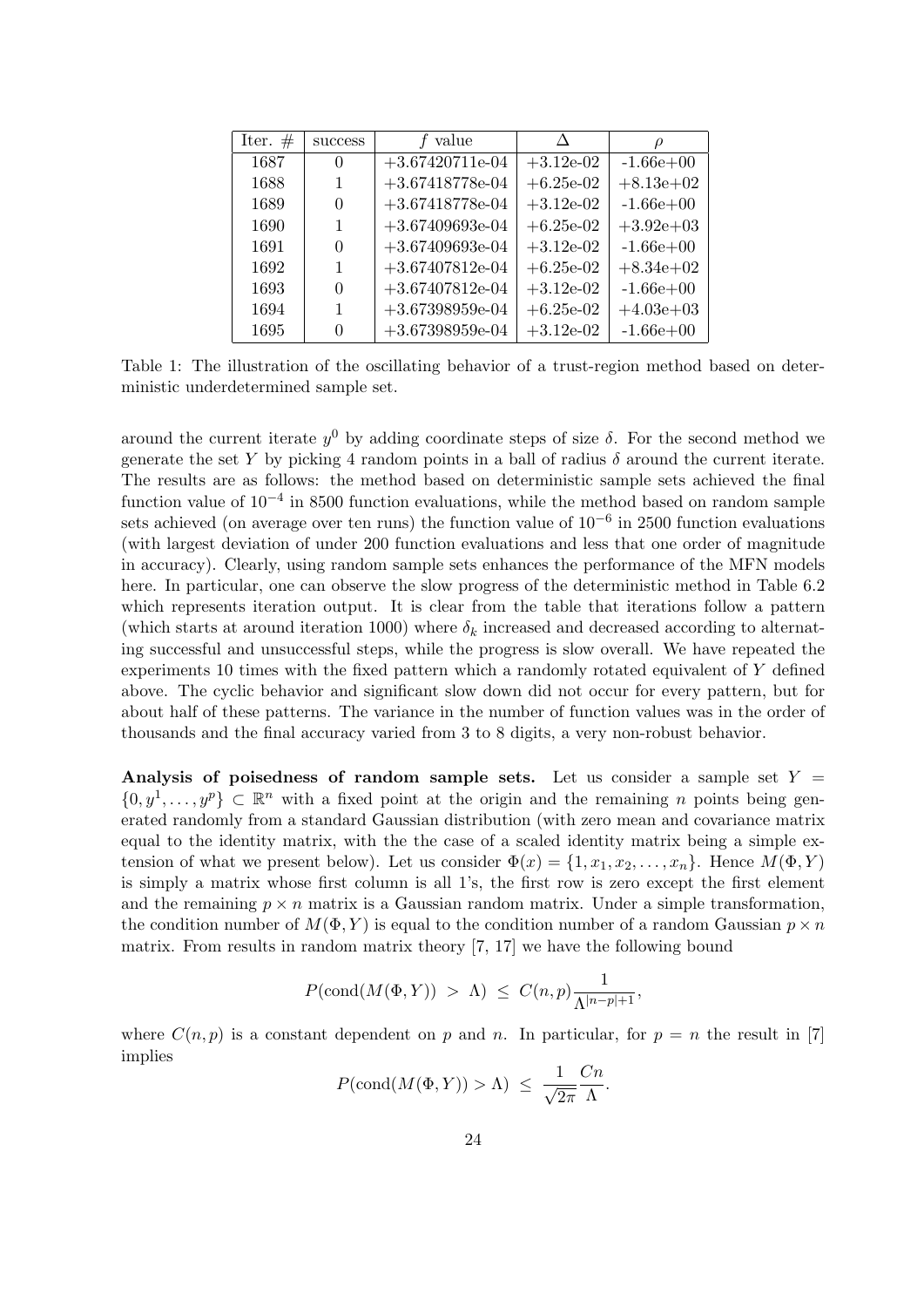where C is a universal constant smaller than 6.5. This result implies that given n and p, there exists  $\Lambda$  large enough such that  $P(\text{cond}(M(\Phi, Y) < \Lambda) > \frac{1}{2})$  $\frac{1}{2}$ . Hence there exist constants  $\kappa_{ef}$ and  $\kappa_{eg}$  such that the linear interpolation (or regression) polynomials based on Gaussian sample sets are probabilistically  $(\kappa_{ef}, \kappa_{eq})$ -fully linear.

A more complicated, but important class of models are the quadratic models based on sample sets of  $p + 1 > n + 1$  sample points. In this case the basis  $\Phi$  is constructed from first and second order polynomials and  $M(\Phi, Y)$  no longer has the simple structure of a Gaussian matrix. Matrices of this form have been studied in [30] and are referred to as structured random matrices. The bounds derived in [30] show that the condition number of  $M(\Phi, Y)$  is small with sufficiently high probability if  $p$  is large enough (but still scales pseudo-linearly with the number of columns in  $M(\Phi, Y)$ . We believe that these results can be used to show that for a fixed p, the condition number of  $M(\Phi, Y)$  is bounded with sufficiently high probability. Explicit derivations of such bounds and conditions is subject for future research.

Sparse models based on random sample sets. A natural question that arises in our context is whether we can build accurate, i.e., fully quadratic models, without requiring  $(n +$  $1(n+2)/2$  sample points. For instance, in larger dimensional cases it often happens that the Hessian of the objective function is sparse. Clearly, if we know in advance that some elements of the Hessian (coefficients of  $\alpha_Q$ ) are zero, then we can reduce the number of variables in system (18). However, in a typical situation of a black-box optimization, the information about the sparsity of the Hessian is not available. It has been shown recently in [3] that by minimizing  $\|\alpha_{\mathcal{Q}}\|_1$  instead of  $\|\alpha_{\mathcal{Q}}\|_2$  it is possible to recover fully quadratic interpolation models of a function with sparse Hessian by using fewer sample points than  $(n+1)(n+2)/2$ . This is the first result that shows that fully quadratic model recovery with incomplete sample sets is possible. This result relies on the theory of sparse recovery in compressed sensing [6] and on results in random matrix theory [30]. In particular these models are shown to be fully quadratic with probability larger than  $1 - n^{-\gamma \log p}$ , for some universal constant  $\gamma > 0$ , as long as the number of sample points satisfies  $p \geq \mathcal{O}(n(\log n)^4)$  and a sparse fully quadratic model exists.

Similar, but much simpler results can be obtained for recovery of a sparse fully linear model, if such a model exists. In this case, the sample set  $Y$  can be generated by a Gaussian distribution around the current iterate and the random matrix  $M(\Phi, Y)$  can be viewed as a Gaussian matrix, just as it described above. Sparse signal recovery can be applied in this well-known case to show that if the number of nonzeros in the gradient is s and the number of sample points is

$$
p \geq Cs \log(n/s),
$$

then a sparse fully linear model can be recovered with probability greater than  $1 - c_1e^{-c_2p}$ , for some universal constants  $c_1, c_2$ , and C. In fact the constants also depend on the error between the function values  $f(y_i)$  and the sparse model values  $m(y_i)$ , but we omit these details here for simplicity.

Nonuniform recovery and martingale property. In the examples we considered so far the sample sets are generated to provide high quality of the models independently of the past history of the algorithm. However, our theory allows the probability of a good model to be dependent on the past. In some cases taking this into account may provide a more efficient approach to building models. Here we discuss one possible example.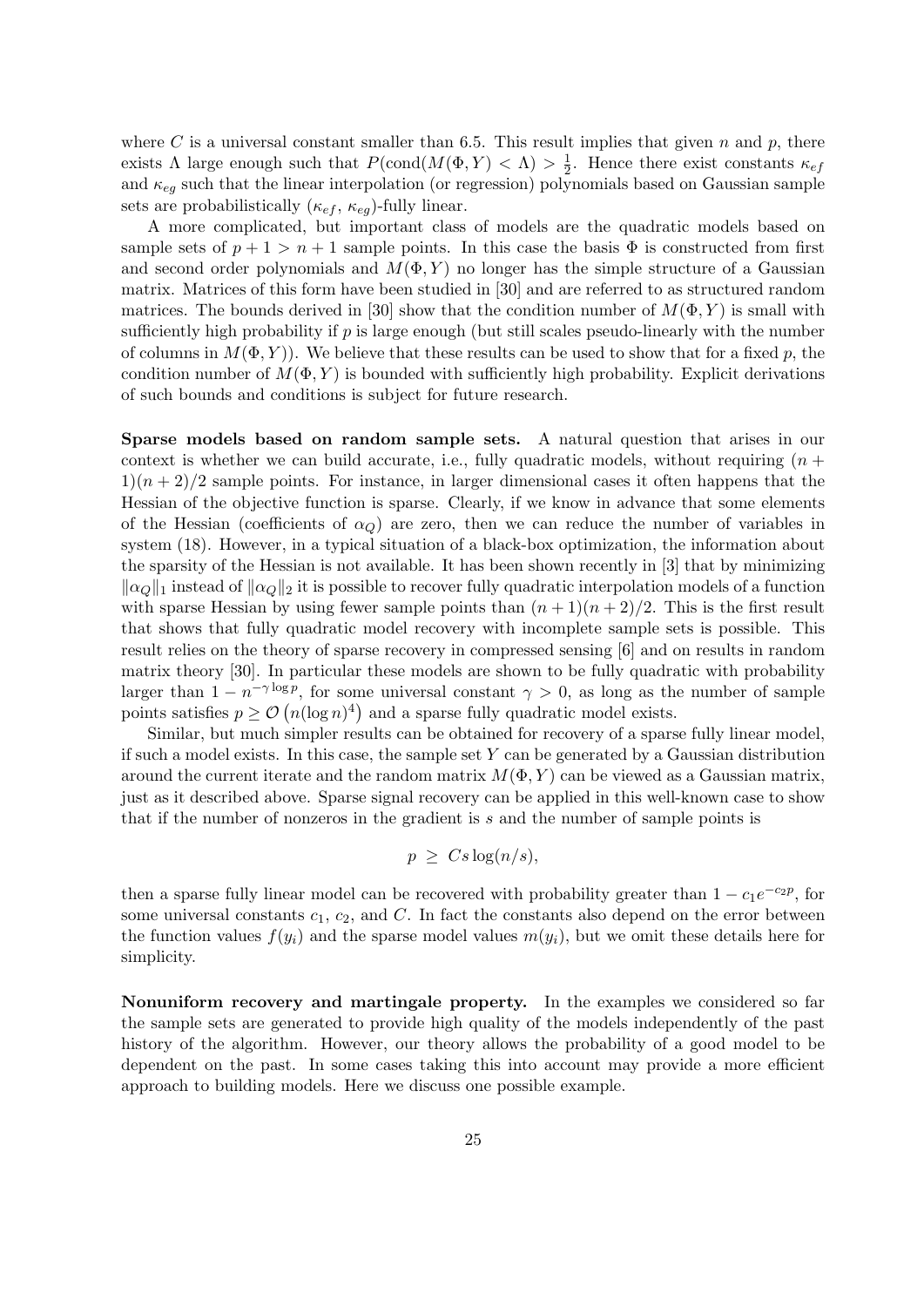The results of recovery of sparse models which we considered so far from compressed sensing imply, the so-called, uniform recovery, where the matrix  $M(\Phi, Y)$  is designed in such a way that any sparse model can be recovered. However, in our case, it is sufficient to recover the specific model that happens to approximate the objective function f sufficiently well in a trust region. Thus, the nonuniform recovery results can apply. Some of these results, including the ones for the Gaussian matrices, can be found in [2, 30]. The key is that if only one fixed signal needs to be recovered with high probability, then it is sufficient to generate the random matrix  $M(\Phi, Y)$  using fewer samples than what is necessary for the uniform recovery. The probability of generating a fully linear or fully quadratic model can be made sufficiently high, conditioned on the model itself. This fact, in our setting, means that the probability of a "good" model is high, conditioned on the current iterate and trust-region radius, in other words, on the past behavior of the algorithm. In short, we observe that such a setting will satisfy the submartingale property, but not complete independence on the past.

Example of comparing performance of sparse model recovery vs. other underdetermined second order models. Consider the following function again,  $f(x) = 10(x_2 - x_1^2)^2 +$  $(1-x_1)^2$ , but this time  $x \in \mathbb{R}^{10}$ , which means that we have a 10-dimensional problem, but only the first two dimensions are important. Note that to build a fully linear model without applying sparse recovery we need to sample 11 points, and to build a fully quadratic model we need 66 sample points. We apply three variants of the trust-region algorithm discussed in this paper to this problem which only differ by the choice of the models. In the first case, the models are built based on a fixed number  $n<sub>Y</sub>$  of random points that are distributed in a small hypercube around the current iterate, and we call this method RSTR. In the second case, we build sparse models based on "greedy" sample sets of up to a given number of points points  $n<sub>Y</sub>$ , which only use points generated in the course of the trust-region steps, in other words, reusing old points, and we call it GSTR. The third algorithm uses the same greedy sample sets, but constructs MFN models, rather than sparse models, we call this method MFN. We repeated the experiments for each method for  $n<sub>Y</sub>$  ranging from 16 to 40, for RSTR we report results averages over 5 runs, since the outcome is random. The resulting numbers of function evaluations and iterations are illustrated in Table 6.2.

The number of function evaluations taken by GSTR and MFN are roughly the same as the number of iterations, because only one function value is computed per iteration, except for the first iteration. From the number of iterations required by each algorithm it is evident that RSTR clearly recovers the fully quadratic models of  $f$ , with as few as 20 sample points, while the other two methods do not. While the first algorithm performs more function evaluations, they can be obtained in parallel, and the achieved accuracy is by far better than that of the other methods. We want to note that while the outcome of RSTR is random, we observed very little variance in the number of iterations, and hence, function evaluations, in our experiments. It is also interesting to observe that the number of iterations of RSTR does not get smaller after the size of the  $n<sub>Y</sub>$  exceeds 20, hence, it appears that while larger number of sample points per iteration may allow for more reliable recovery, it is not necessary for fast convergence. Computational trade-offs in optimization using sparse models is a subject of a separate study.

Other random models. Additional settings where relying on random models may give an advantage for an optimization scheme occur in a parallel environment when full synchronization is not needed. In other words, if function evaluations are obtained in parallel for a collection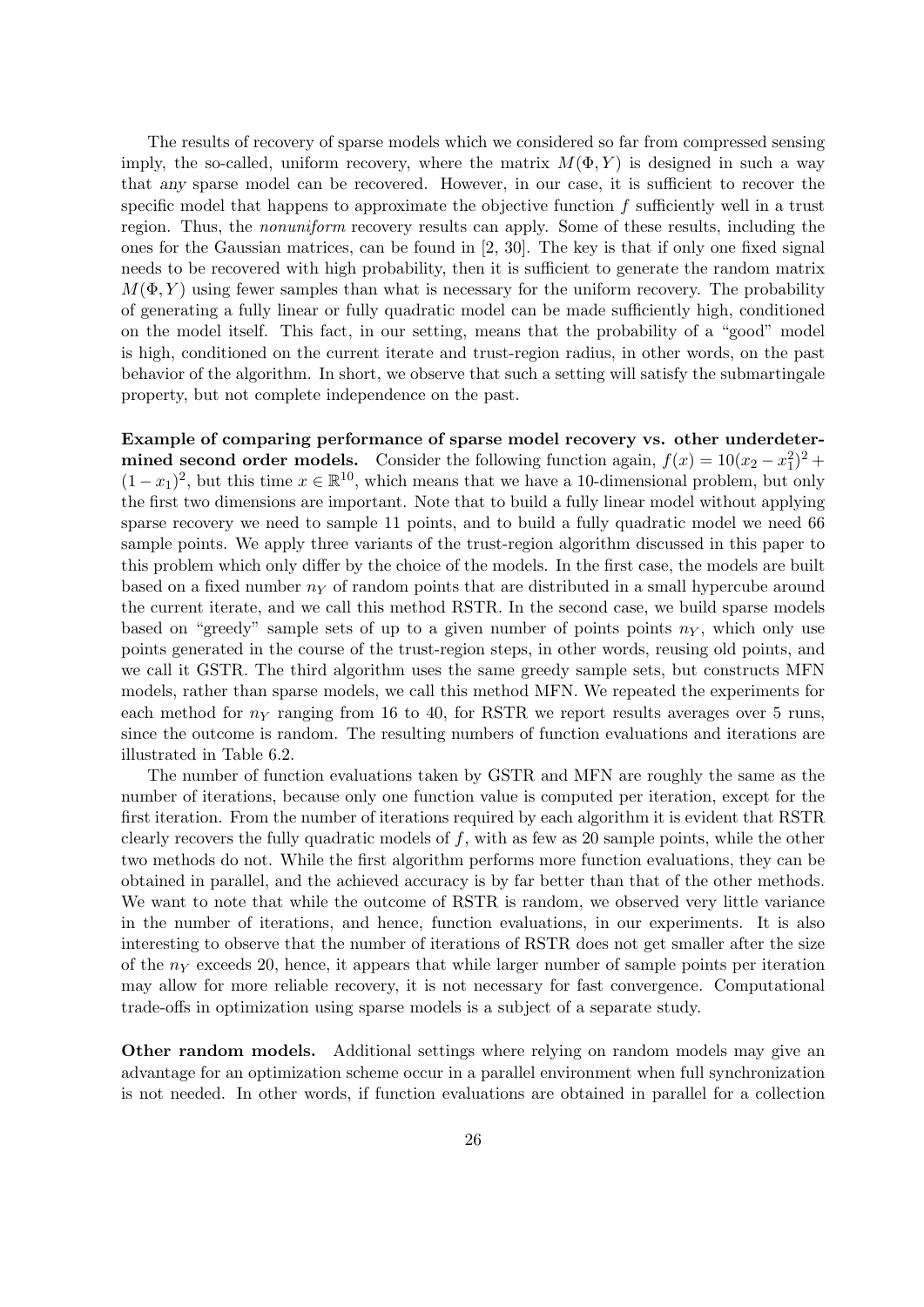| $n_Y$  | $#$ of iter. RSTR | $\#$ of iter. GSTR $\#$ of iter. MFN |         | $#$ of fun. eval. RSTR |
|--------|-------------------|--------------------------------------|---------|------------------------|
| 16     | 189               | $318\,$                              | 767     | 3027                   |
| 17     | $99\,$            | 247                                  | 1048    | 1693                   |
| 18     | $38\,$            | 158                                  | 925     | 680                    |
| 19     | $30\,$            | 157                                  | 646     | 585                    |
| 20     | $27\,$            | 137                                  | 1086    | 536                    |
| 21     | $20\,$            | 144                                  | 919     | 424                    |
| 22     | 21                | 145                                  | 778     | 462                    |
| 23     | $24\,$            | 149                                  | 848     | 547                    |
| 24     | 19                | 150                                  | 962     | 515                    |
| 25     | $20\,$            | 152                                  | 636     | 504                    |
| $26\,$ | 19                | 144                                  | 414     | 513                    |
| 27     | 19                | 125                                  | 456     | 509                    |
| 28     | 18                | 166                                  | 401     | 568                    |
| 29     | $20\,$            | 137                                  | 659     | 570                    |
| $30\,$ | 19                | 122                                  | 503     | 607                    |
| 31     | 20                | 154                                  | 349     | 627                    |
| $32\,$ | $20\,$            | 157                                  | $390\,$ | 646                    |
| 33     | $20\,$            | 164                                  | 484     | 528                    |
| 34     | 18                | 175                                  | 442     | 605                    |
| 35     | 18                | 164                                  | 362     | 637                    |
| $36\,$ | $20\,$            | 139                                  | $301\,$ | 727                    |
| 37     | $20\,$            | 162                                  | $328\,$ | 754                    |
| 38     | $20\,$            | 136                                  | 439     | 652                    |
| $39\,$ | 18                | 183                                  | 316     | 702                    |
| 40     | 19                | 152                                  | 536     | 760                    |

Table 2: The comparison of the number of iterations and function evaluations for RSTR (average accuracy for  $n_Y \ge 20$  is 1.0e−11), GSTR (average accuracy 1.0e−9), and MFN (average accuracy  $1.0e-5$ ) methods.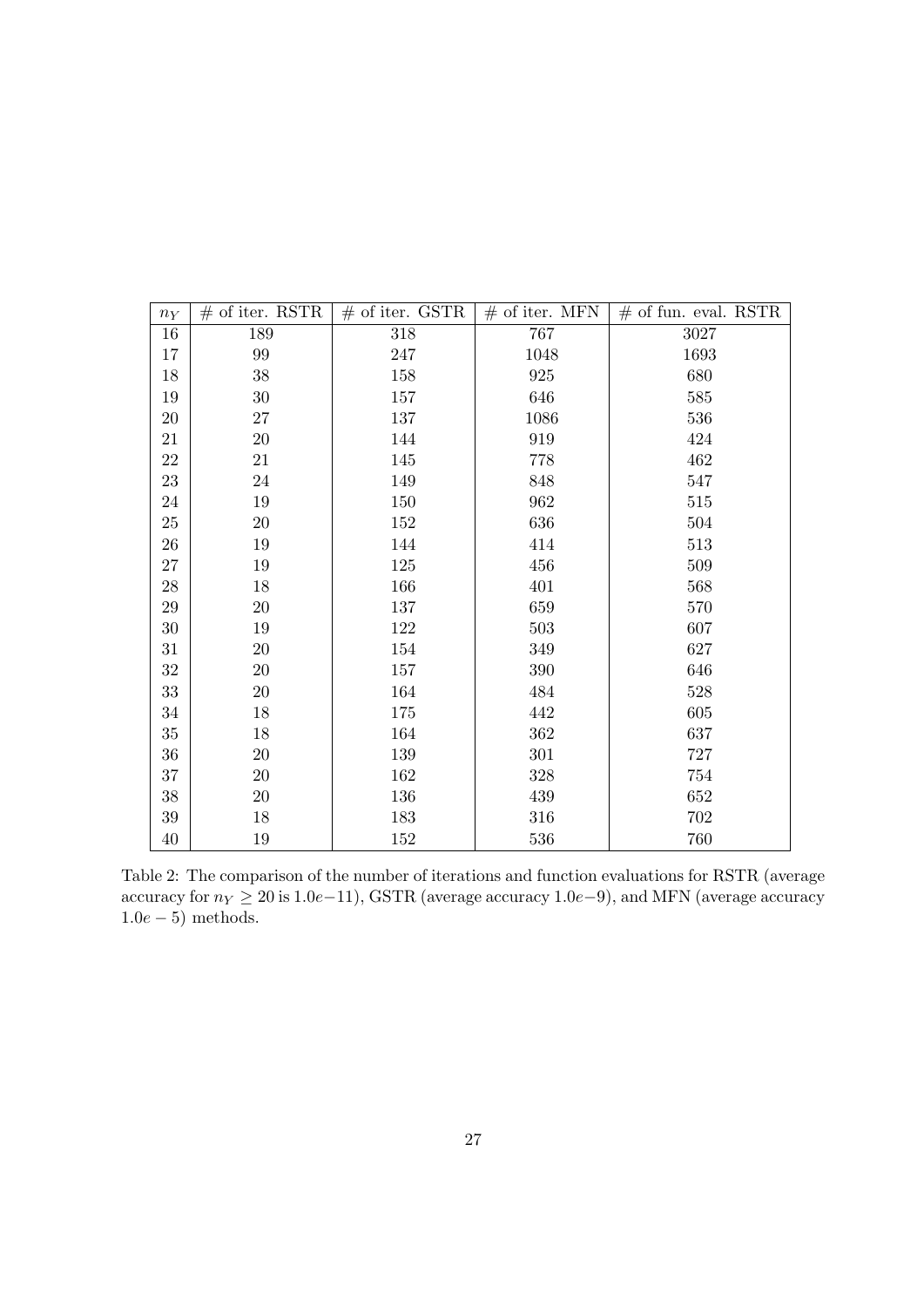of sample points, some of the function evaluations may take much longer than others. In that case it is possible to compute a model based on a sufficiently large subset of sampled values and ignore the points whose function values are not returned on time. Under the assumption that the function computation failures occur randomly (due to faulty/busy notes in a computational cluster, rather than particularly difficult function evaluations), the remaining subset is still a random sample set.

Alternatively, one may consider a setting where the objective function is evaluated approximately for each sample point, with some high probability of this approximation being accurate, but yet some small probability of a bad approximation. In this case the resulting interpolation/regression model will provide a good approximation with high probability. Note that when computing the function value at the potential new iterate (rather than a sample point) one is still assuming that an accurate value is computed. Relaxing this condition is also a subject for future study.

Reusing sample points. In a sequential computational setting with expensive function evaluations it is efficient to reuse existing sample points in the vicinity of the current iteration. The success of the second method in the example above indicates that sparse models based on greedy sample sets are useful, even though the sparse recovery properties are unlikely to hold for such sets. Hence the random sample models may be dependent in some practical approaches. An obvious example of a method which reuses sample points and relies on sample models would be as follows. At each iteration the interpolation model is build based on up to  $n + 1$  existing sample points and an additional number of random sample points. The past points are picked so that they are in a reasonable vicinity of the current iterate and so that they form a well-poised set. For various technique of selecting such a set, see [15]. The random points are selected to enrich the current set of sample points. The resulting sample set clearly depends on the history of the algorithm, on the other hand, if the set of re-used sample points is well poised, then the whole set is well-poised with sufficiently high probability. Investigating general cases of models when the submartingale property holds, or relaxing the submartingale property in a controlled way, and deriving new convergence results is a subject of our future research. Before more detailed analysis is derived it is essential to identify classes of random models that best perform in practice.

#### Acknowledgements

We would like to thank Jose Blanchet and Ramon van Handel for helpful discussions on martingale theory. We also acknowledge Boris Alexeev and Dustin Mixon for interesting discussions on this topic.

### References

- [1] C. Audet and J. E. Dennis Jr. Mesh adaptive direct search algorithms for constrained optimization. SIAM J. Optim., 17:188–217, 2006.
- [2] U. Ayaz and H. Rauhut. Nonuniform sparse recovery with subgaussian matrices. ETNA, 2013, to appear.
- [3] A. S. Bandeira, K. Scheinberg, and L. N. Vicente. Computation of sparse low degree interpolating polynomials and their application to derivative-free optimization. Math. Program., 134:223–257, 2012.
- [4] S. C. Billups, J. Larson, and P. Graf. Derivative-free optimization of expensive functions with computational error using weighted regression. SIAM J. Optim., 23:27–53, 2013.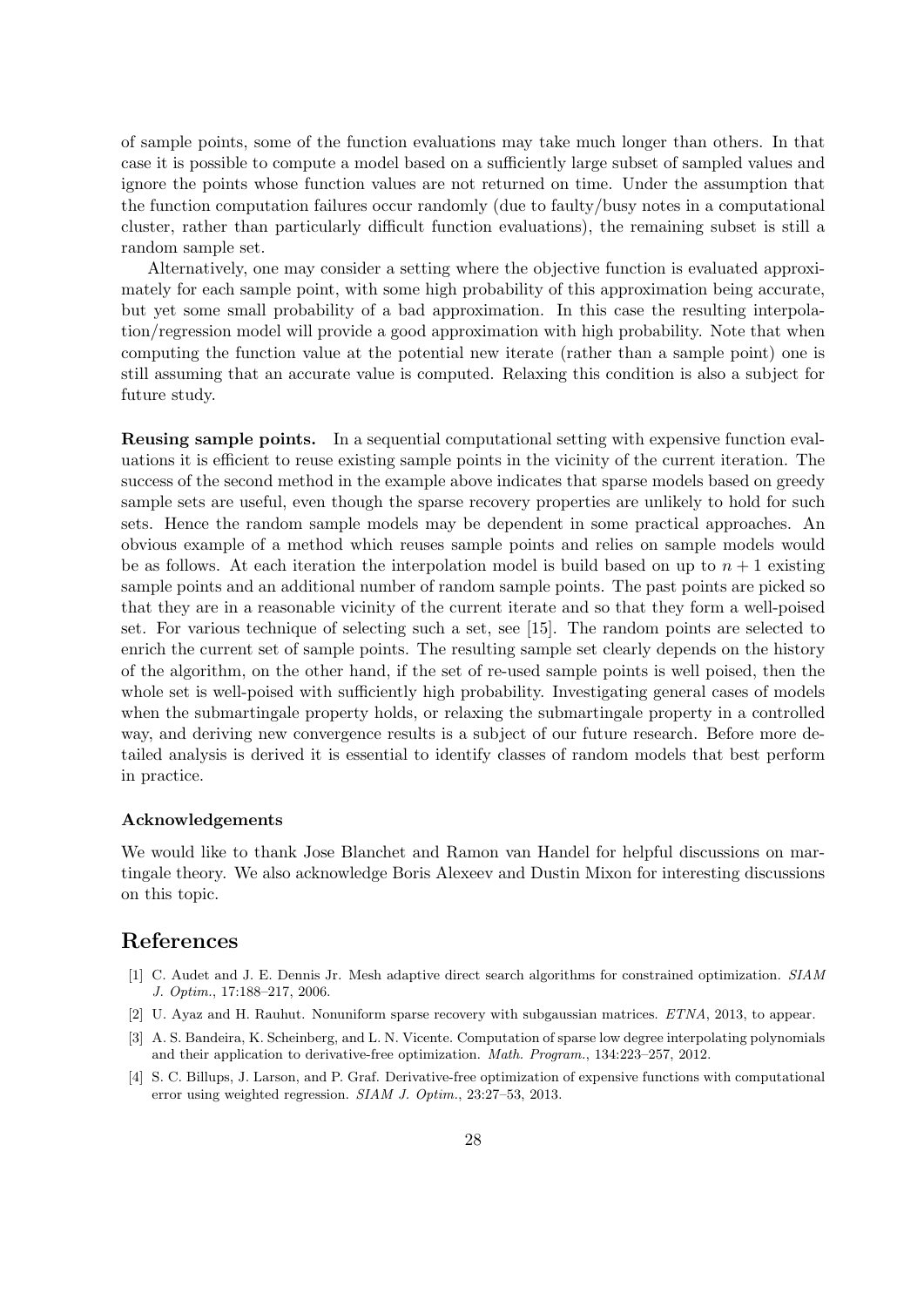- [5] R. Byrd, G. M. Chin, J. Nocedal, and Y. Wu. Sample size selection in optimization methods for machine learning. Math. Program., 134:127–155, 2012.
- [6] E. J. Candès. Compressive sampling. Proceedings of the International Congress of Mathematicians Madrid 2006, Vol. III, 2006.
- [7] Z. Chen and J. J. Dongarra. Condition numbers of Gaussian random matrices. SIAM J. Matrix Anal. Appl., 27:603–620, 2005.
- [8] A. R. Conn, N. I. M. Gould, and Ph. L. Toint. Trust-Region Methods. MPS-SIAM Series on Optimization. SIAM, Philadelphia, 2000.
- [9] A. R. Conn, K. Scheinberg, and Ph. L. Toint. On the convergence of derivative-free methods for unconstrained optimization. In M. D. Buhmann and A. Iserles, editors, Approximation Theory and Optimization, Tributes to M. J. D. Powell, pages 83–108. Cambridge University Press, Cambridge, 1997.
- [10] A. R. Conn, K. Scheinberg, and Ph. L. Toint. Recent progress in unconstrained nonlinear optimization without derivatives. Math. Program., 79:397–414, 1997.
- [11] A. R. Conn, K. Scheinberg, and Ph. L. Toint. A derivative free optimization algorithm in practice. In Proceedings of the 7th AIAA/USAF/NASA/ISSMO Symposium on Multidisciplinary Analysis and Optimization, St. Louis, Missouri, September 2-4, 1998.
- [12] A. R. Conn, K. Scheinberg, and L. N. Vicente. Geometry of interpolation sets in derivative free optimization. Math. Program., 111:141–172, 2008.
- [13] A. R. Conn, K. Scheinberg, and L. N. Vicente. Geometry of sample sets in derivative free optimization: Polynomial regression and underdetermined interpolation. IMA J. Numer. Anal., 28:721–748, 2008.
- [14] A. R. Conn, K. Scheinberg, and L. N. Vicente. Global convergence of general derivative-free trust-region algorithms to first and second order critical points. SIAM J. Optim., 20:387–415, 2009.
- [15] A. R. Conn, K. Scheinberg, and L. N. Vicente. Introduction to Derivative-Free Optimization. MPS-SIAM Series on Optimization. SIAM, Philadelphia, 2009.
- [16] R. Durrett. Probability: Theory and Examples. Cambridge Series in Statistical and Probabilistic Mathematics. Cambridge University Press, Cambridge, fourth edition, 2010.
- [17] A. Edelman. Eigenvalues and condition numbers of random matrices. SIAM J. Matrix Anal. Appl., 9:543–560, 1988.
- [18] G. Fasano, J. L. Morales, and J. Nocedal. On the geometry phase in model-based algorithms for derivativefree optimization. Optim. Methods Softw., 24:145–154, 2009.
- [19] S. Ghadimi and G. Lan. Stochastic first- and zeroth-order methods for nonconvex stochastic programming. Technical report, University of Florida, 2012.
- [20] T. G. Kolda, R. M. Lewis, and V. Torczon. Optimization by direct search: New perspectives on some classical and modern methods. SIAM Rev., 45:385–482, 2003.
- [21] J. Matyas. Random optimization. Automation and Remote Control, 26:246–253, 1965.
- [22] J. J. Moré and S. M. Wild. Benchmarking derivative-free optimization algorithms. SIAM J. Optim., 20:172– 191, 2009.
- [23] Y. Nesterov. Random gradient-free minimization of convex functions. Technical Report 2011/1, CORE, 2011.
- [24] Y. Nesterov. Efficiency of coordinate descent methods on huge-scale optimization problems. SIAM J. Optim., 22:341–362, 2012.
- [25] B. T. Polyak. Introduction to Optimization. Optimization Software, 1987.
- [26] M. J. D. Powell. A direct search optimization method that models the objective and constraint functions by linear interpolation. In S. Gomez and J.-P. Hennart, editors, Advances in Optimization and Numerical Analysis, Proceedings of the Sixth Workshop on Optimization and Numerical Analysis, Oaxaca, Mexico, volume 275 of Math. Appl., pages 51–67. Kluwer Academic Publishers, Dordrecht, 1994.
- [27] M. J. D. Powell. On the Lagrange functions of quadratic models that are defined by interpolation. Optim. Methods Softw., 16:289–309, 2001.